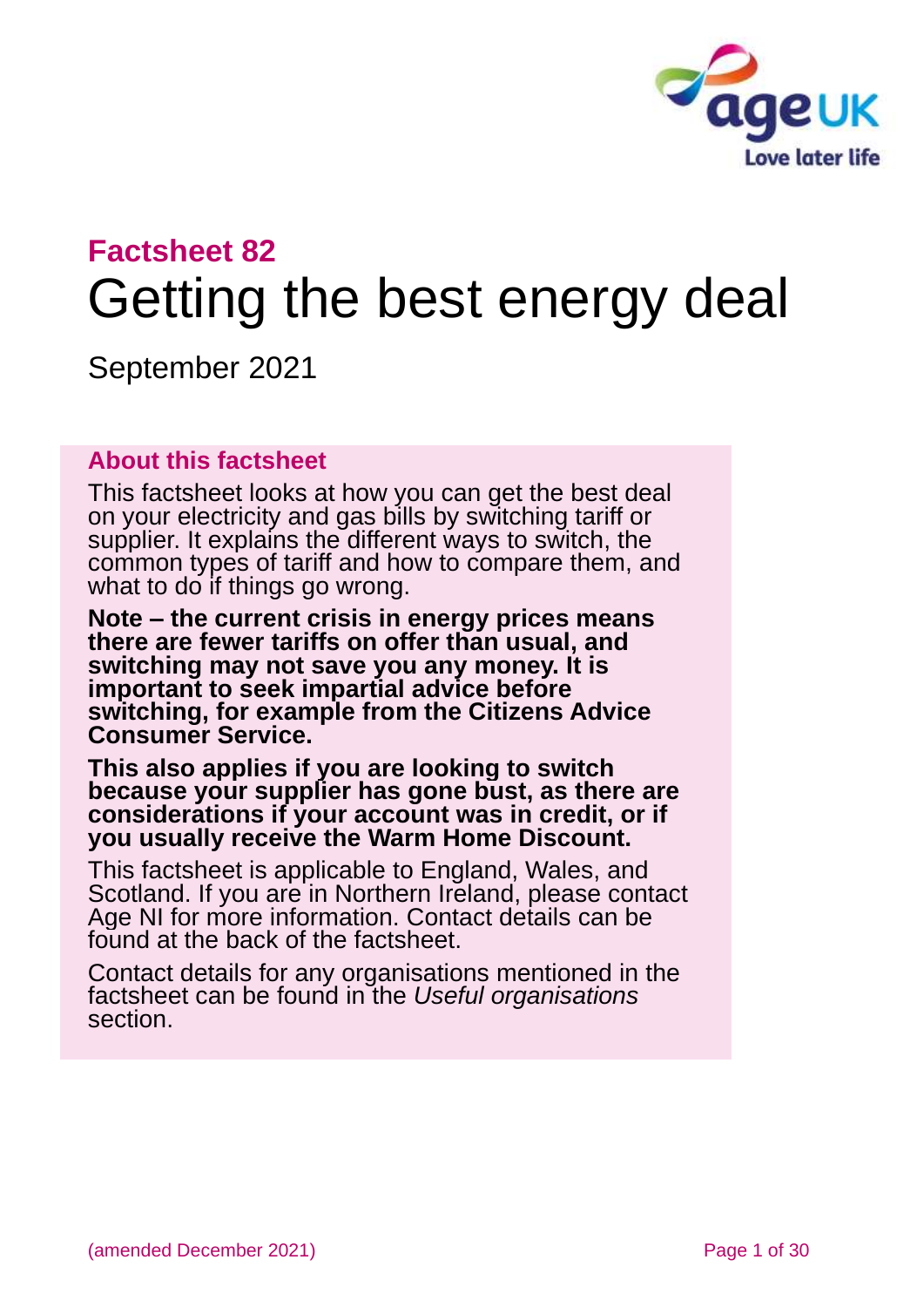# **Contents**

| <b>Recent developments</b>                                          | 4               |
|---------------------------------------------------------------------|-----------------|
| 2 Introduction                                                      | 4               |
| 3 Before you start                                                  | 7               |
| 4 What information do I need?                                       | 8               |
| 4.1 Basic information and where to find it                          | 8               |
| 4.2 Other considerations                                            | 9               |
| 5 How to compare different tariffs                                  | 11              |
| 5.1 Standard variable tariffs                                       | 11              |
| 5.2 Fixed-price tariffs                                             | 12 <sub>2</sub> |
| 5.3 Capped-price tariffs                                            | 12 <sup>°</sup> |
| 5.4 Economy 7 and Economy 10 tariffs                                | 13              |
| 5.5 Green tariffs                                                   | 13              |
| 5.6 Feed-in tariffs                                                 | 13              |
| 6 How to find a deal and switch                                     | 14              |
| 6.1 Use the internet                                                | 14              |
| 6.2 Ofgem-accredited websites                                       | 15 <sub>1</sub> |
| 6.3 Over the phone                                                  | 15              |
| 6.4 Door-to-door sales                                              | 16              |
| <b>7</b> Useful questions to ask suppliers                          | 17              |
| 7.1 The Energy Switch Guarantee                                     | 17              |
| 8 Collective switching                                              | 19              |
| 9 Decided to switch – what next?                                    | 19              |
| 10 Changed your mind?                                               | 20              |
| <b>11 Complaints</b>                                                | 20              |
| <b>12 Frequently asked questions</b>                                | 21              |
| 12.1 Can I switch if I rent my property?                            | 21              |
| 12.2 Can I switch if I am in arrears with my gas or<br>electricity? | 22              |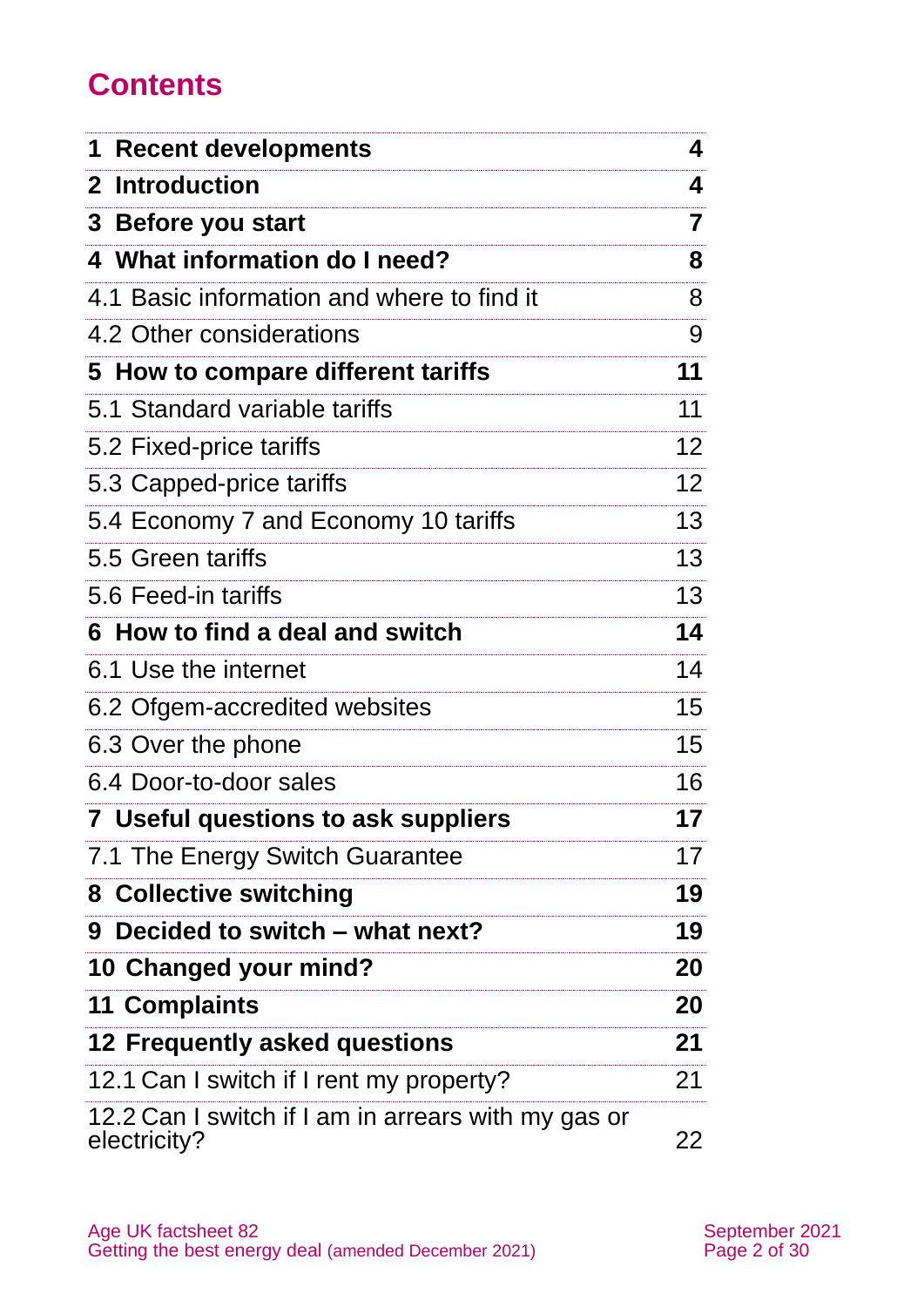| 12.3 Will switching supplier affect my Warm Home |    |
|--------------------------------------------------|----|
| Discount?                                        | 23 |
| 12.4 I have a smart meter – can I switch?        | 25 |
| 12.5 I live in a remote area – can I switch?     | 25 |
| 12.6 I live in a park home – can I switch?       | 25 |
| Useful organisations                             | 27 |
| Age UK                                           | 29 |
| Support our work                                 |    |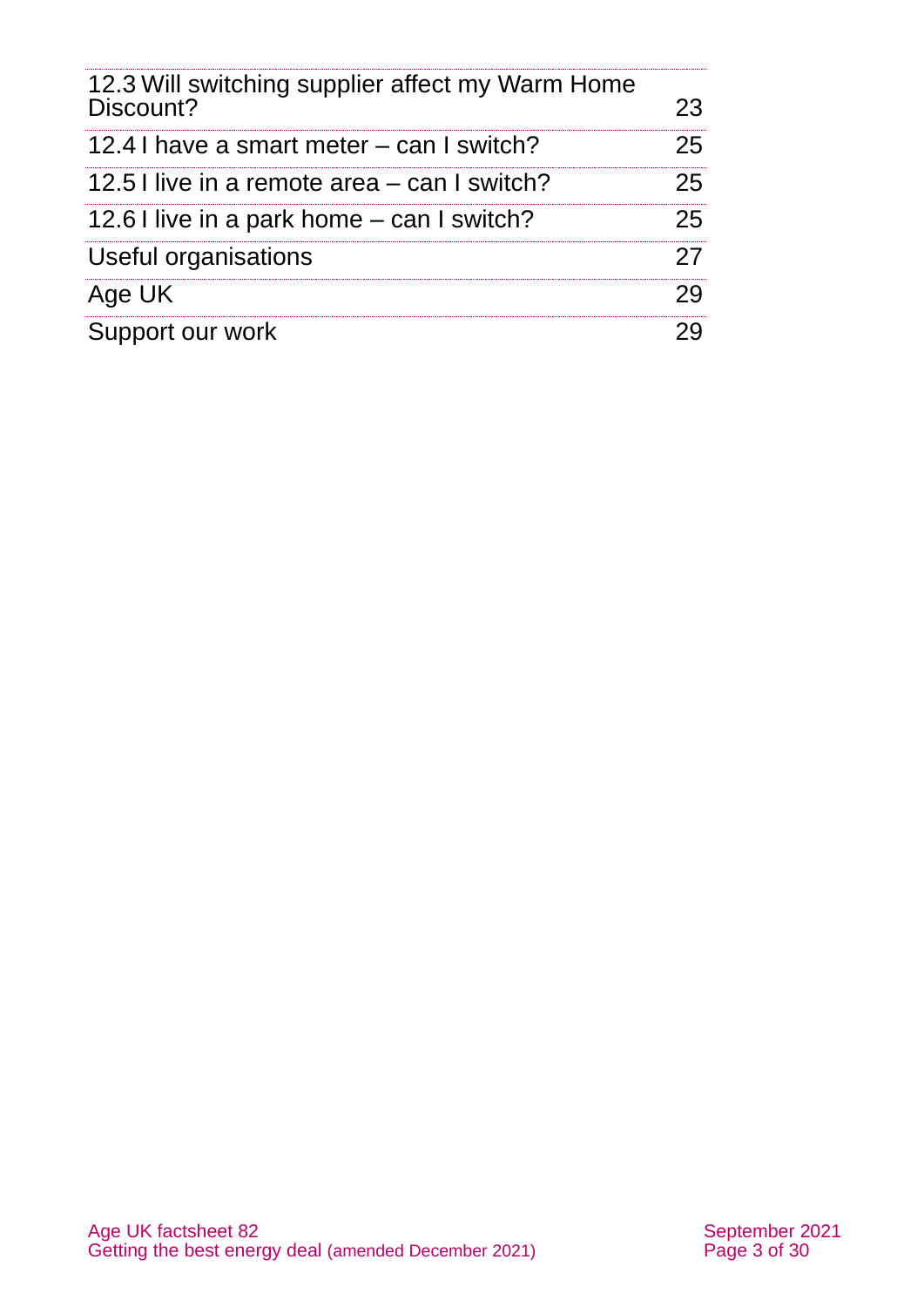# <span id="page-3-0"></span>**1 Recent developments**

The energy regulator Ofgem has introduced new rules for customers struggling to pay their bills.

If you are a prepayment customer in financial difficulty, or unable to leave the house to top up, your supplier should offer you emergency credit wherever possible. Contact your supplier and explain why you need it, for example because you are self-isolating or in poor health.

You are usually expected to repay the credit when you next top up. If you would have trouble doing so, let your supplier know. There are new rules on how suppliers should calculate repayment plans, which apply to all customers in payment difficulty. Suppliers should:

- ⚫ make early contact with customers believed to be in payment difficulty,
- ⚫ explore payment amounts and methods on a case-bycase basis, although this can include benefit deductions, and
- ⚫ set repayment rates based on the customer's ability to pay.

In addition, energy suppliers have made an agreement with the government to support customers affected by Covid-19. This includes the suspension of all credit meter disconnections, except in cases of safety, theft and vacant properties. For more information, see

[www.gov.uk/government/news/government-agrees](http://www.gov.uk/government/news/government-agrees-measures-with-energy-industry-to-support-vulnerable-people-through-covid-19)[measures-with-energy-industry-to-support-vulnerable](http://www.gov.uk/government/news/government-agrees-measures-with-energy-industry-to-support-vulnerable-people-through-covid-19)[people-through-covid-19](http://www.gov.uk/government/news/government-agrees-measures-with-energy-industry-to-support-vulnerable-people-through-covid-19)

# <span id="page-3-1"></span>**2 Introduction**

This factsheet explains how to look for the best deal on your energy bills by switching '*tariff*' or supplier. Your tariff is the specific deal or plan you are on. If you have never switched or not switched for a while, you may be on your supplier's '*standard variable tariff*'. This is often their most expensive and you may make the biggest savings by switching. Most other tariffs are fixed term, expiring after a year or two.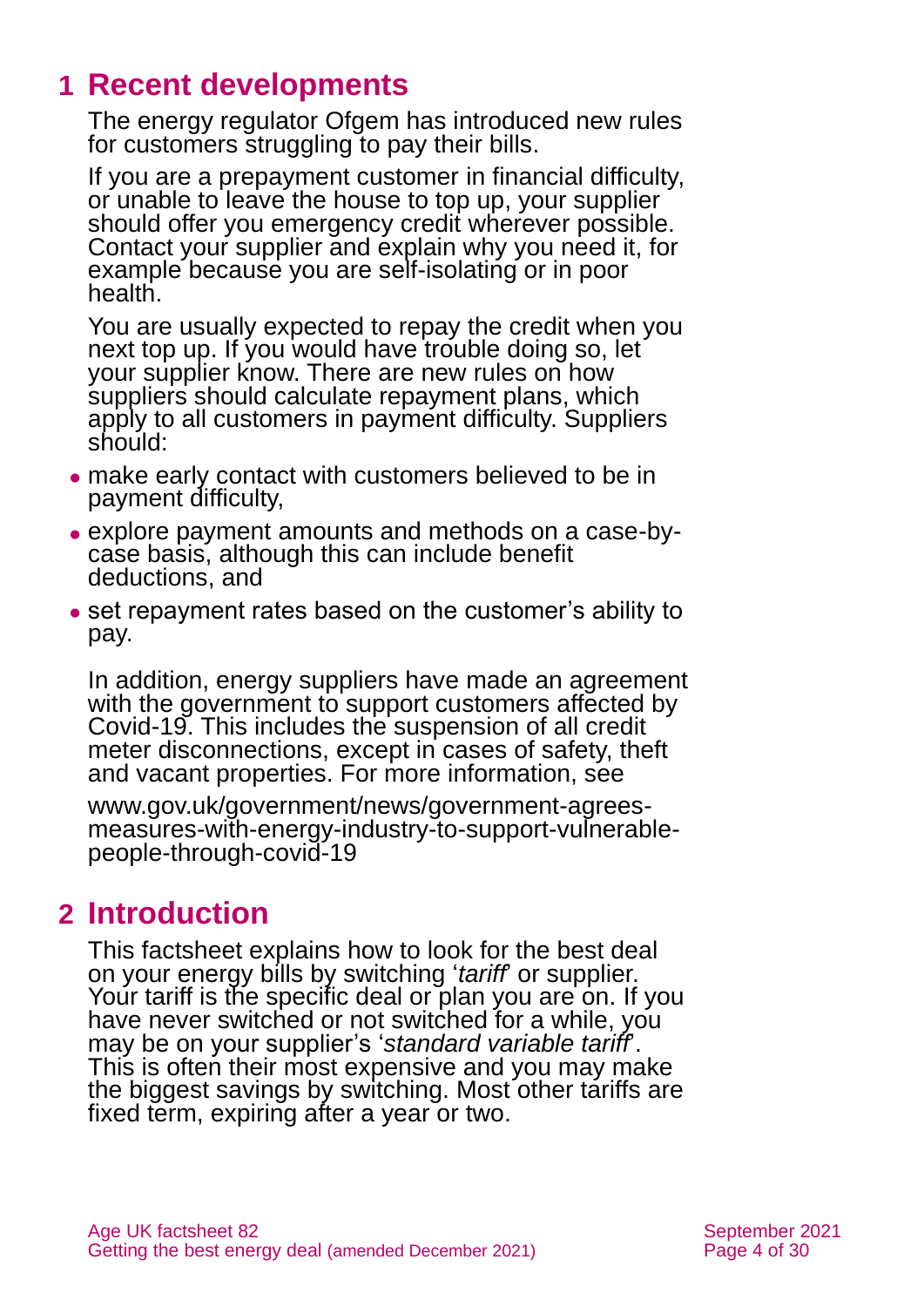The savings you make from switching can be substantial - £200 per year or more, according to government estimates.

Switching may seem like too much hassle or you may not want to leave your current supplier. However, you do not have to change suppliers to get a better deal. Suppliers offers a range of tariffs that may suit you better or work out cheaper. When a supplier sends you bills and other statements, they should tell you which tariffs may work out cheaper.

Switching should be simple. It should take no more than 21 days, although some suppliers will wait until the end of your 14-day '*cooling off period*' to start the process. Unless you need a new meter, no physical changes should be made to your property and your supply should not be interrupted. If you switch supplier, your new supplier should arrange the switch, including contacting your current supplier to let them know.

### **Who '***supplies***' my energy?**

Your home is connected to a network of pipes and cables that transmit energy from where it is generated. Energy is delivered to your home by a '*network operator*' or two different operators if you use both mains gas and electricity. Different network operators cover different geographical areas, so you cannot choose who delivers your energy.

You do not pay energy bills to your network operator. These are paid to your '*energy supplier*' and you may have different suppliers for gas and electricity. Energy suppliers buy gas and electricity and sell it to you. You can choose who supplies your energy, meaning you can shop around for the best deal.

The distinction is important because network operators and energy suppliers have different functions. Contact your gas or electricity network operator if your supply is interrupted and your energy supplier if you want to talk about bills or are threatened with disconnection. Find out who your network operator is by contacting the [Energy Networks Association.](http://www.energynetworks.org/)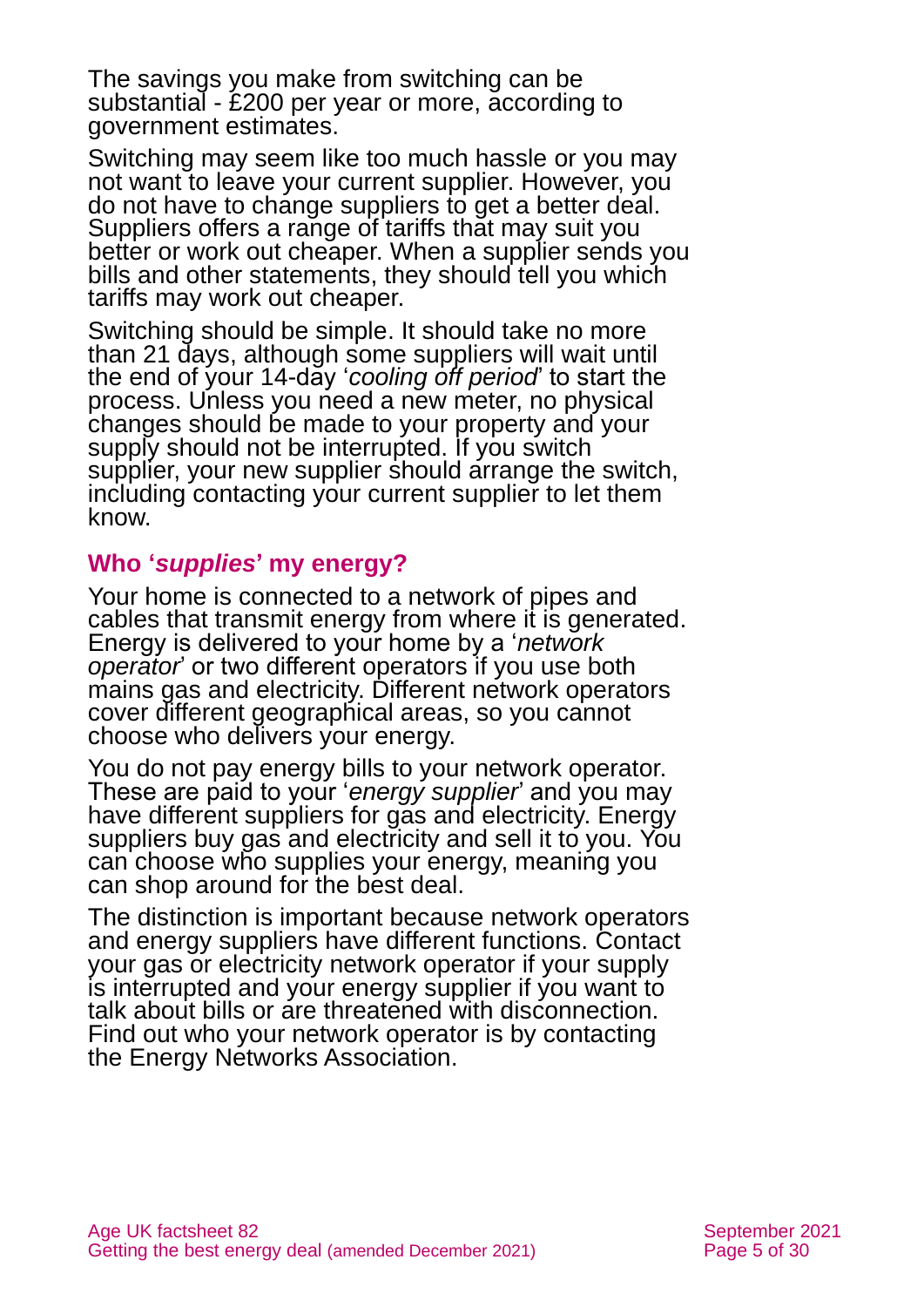#### **Call 105 in a power cut**

Electricity network operators have introduced 105, an easy-to-remember number to call in a power cut. It is free and you are put through to the local network operator who can give help and advice.

#### **Vulnerable customers**

Energy suppliers and network operators have registers of customers who need extra support because they are in a vulnerable situation. This can be because of personal characteristics such as age or disability, or because of a temporary problem, such as injury. If you are on a supplier or network operator's register, you must be offered '*priority services*'.

Make sure you join all available registers to benefit from the full range of services. See factsheet 1, *[Help](https://www.ageuk.org.uk/globalassets/age-uk/documents/factsheets/fs1_help_with_heating_costs_fcs.pdf)  [with heating costs](https://www.ageuk.org.uk/globalassets/age-uk/documents/factsheets/fs1_help_with_heating_costs_fcs.pdf)*, for more information. In Scotland, see the Age Scotland guide *[Warm and Well](https://www.ageuk.org.uk/scotland/information-advice/housing-and-energy/energy/)*. In Wales, see Age Cymru factsheet 1w, *[Help with heating costs](https://www.ageuk.org.uk/globalassets/age-cymru/documents/information-guides-and-factsheets/fs1w.pdf)  [in Wales](https://www.ageuk.org.uk/globalassets/age-cymru/documents/information-guides-and-factsheets/fs1w.pdf)*.

### **What is an energy '***tariff***'?**

Suppliers offer different energy deals to customers, known as '*tariffs*'. Your tariff determines the price paid per kilowatt hour (kWh) of energy used. This is the *unit* used to measure both gas and electricity for bills.

Some tariffs are '*fixed price*', meaning the price you pay per unit is fixed for a period of time, typically one or two years. This does not mean your bills are fixed – they vary according to your energy usage. Some tariffs are '*variable*', meaning the price you pay per unit fluctuates with changes in wholesale energy prices. Some are '*capped*', meaning the price you pay per unit can go up or down but cannot exceed a certain threshold. Others allow you to pay different amounts at different times of day.

#### **How is the energy market regulated?**

The energy market is regulated by the Office of Gas and Electricity Markets (Ofgem). They set conditions that energy suppliers and network operators must meet to be licensed, which cover: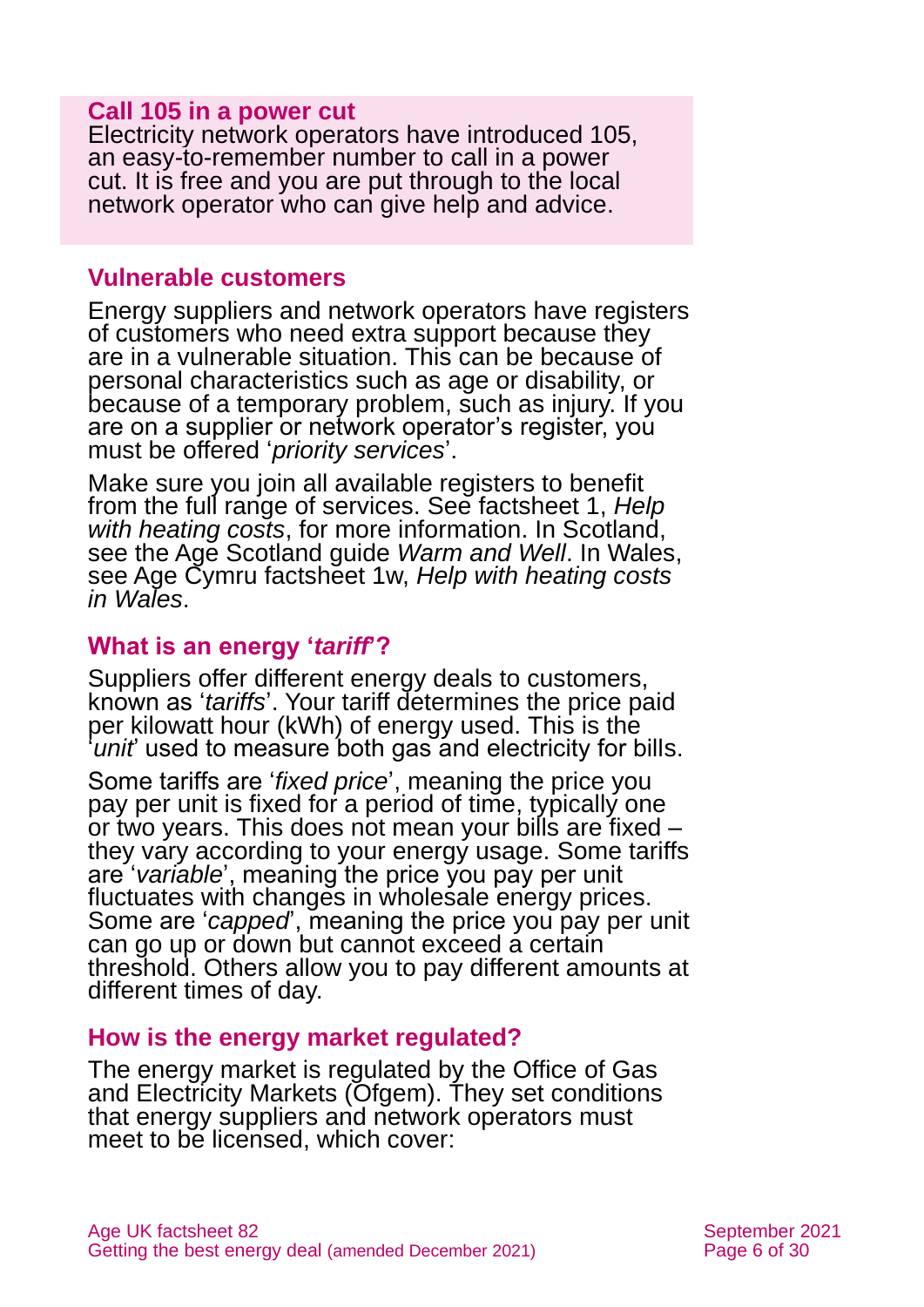- ⚫ how tariffs should be named and marketed to customers
- ⚫ what information must be given on bills and in other communications
- ⚫ '*priority services*' for customers in vulnerable situations
- ⚫ disconnection and how older or disabled households are treated.

### **What do recent changes mean for me?**

A recent investigation found the energy market was not working properly for customers. In response, Ofgem are carrying out various reforms. They have removed restrictions on the number of tariffs and range of discounts and rewards a supplier can offer.

Tariffs may have a simple structure, such as a fixed daily '*standing charge*' (a set amount you pay per day, not linked to your energy use) and a single '*unit rate*' (the amount you pay per unit of energy used), or they may be more complex. For example, they may have a standing charge that applies only on certain days such as weekends.

This allows suppliers to develop deals for specific groups, for example low energy users. However, it means there are more tariffs on offer than previously. Differences in tariff structure may make it harder to compare deals.

Under Ofgem rules, suppliers must ensure the structure, terms, and conditions of their tariffs are clear. Tariffs must be easily distinguishable from each other and suppliers must have information, services, or tools to enable you to easily compare and select appropriate deals.

This factsheet takes you through the process of comparing deals and switching, but you may wish to seek advice from a local advice agency if you find the range of deals on offer confusing.

# <span id="page-6-0"></span>**3 Before you start**

It is a good idea to review your overall financial situation before switching supplier, to make sure you claim all social security benefits you are entitled to. Check using the Age UK online [benefits calculator,](http://www.ageuk.org.uk/money-matters/claiming-benefits/benefits-calculator/) visit your local [Age UK or Age Cymru](#page-28-1) for advice, or call [Age Scotland.](#page-28-3)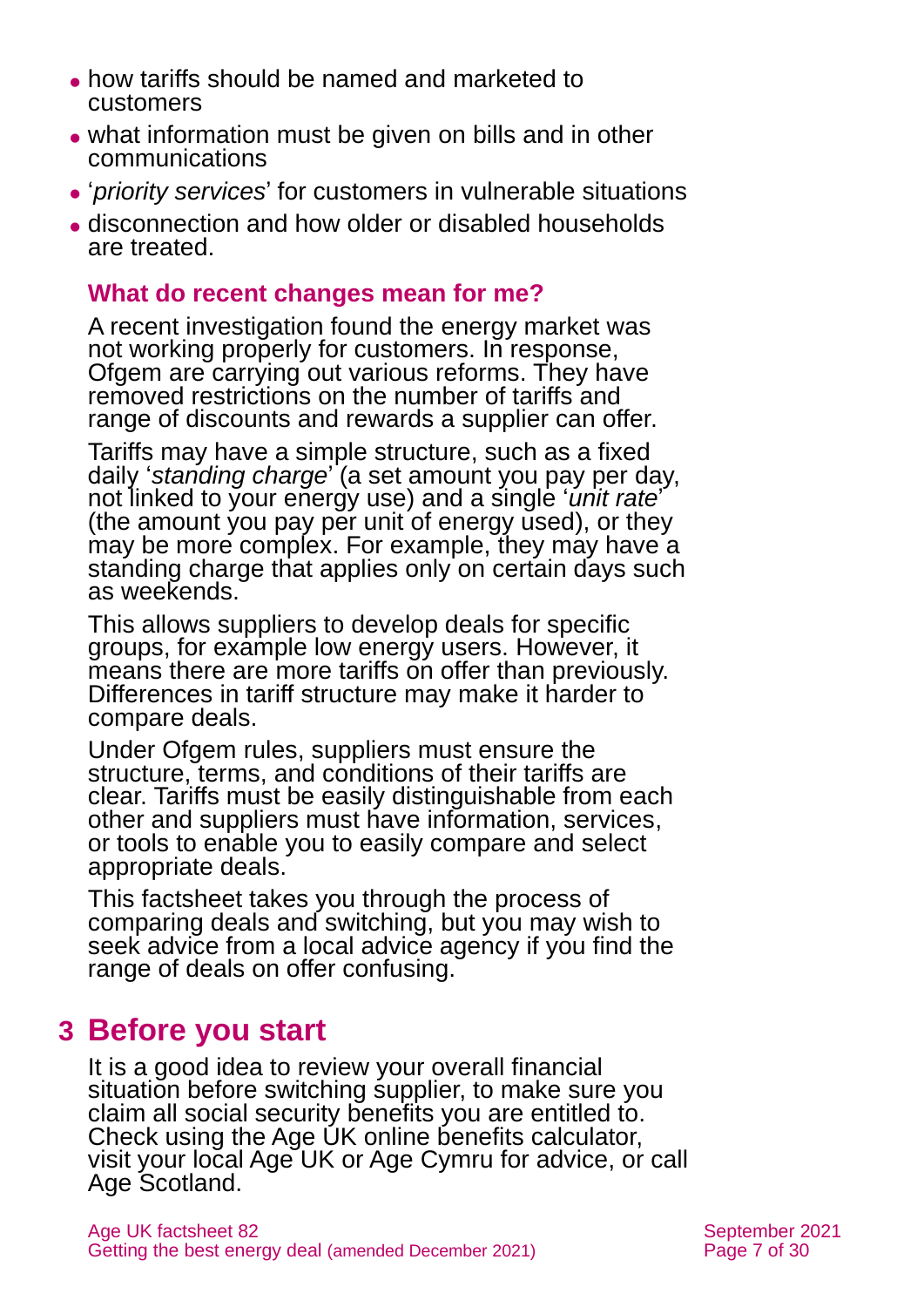It is worth claiming even if you are only entitled to a small amount of benefit, as you may be entitled to other allowances or eligible for other forms of assistance as a result.

For example, a small payment of Pension Credit means you can also receive a Cold Weather Payment (CWP) to help with heating costs during very cold spells.

Sometimes you qualify for additional help simply because you have '*underlying entitlement*' to a benefit, even if your circumstances mean you do not receive payment.

For information about CWPs, see factsheet 1, *[Help](https://www.ageuk.org.uk/globalassets/age-uk/documents/factsheets/fs1_help_with_heating_costs_fcs.pdf)  [with heating costs](https://www.ageuk.org.uk/globalassets/age-uk/documents/factsheets/fs1_help_with_heating_costs_fcs.pdf)*. In Scotland, see the Age Scotland guide *[Benefits Maze](https://www.ageuk.org.uk/scotland/information-advice/money-matters/benefits/)*. In Wales, see Age Cymru factsheet 1w, *[Help with heating costs in Wales](https://www.ageuk.org.uk/globalassets/age-cymru/documents/information-guides-and-factsheets/fs1w.pdf)*. For information about Pension Credit, see factsheet 48, *[Pension Credit](https://www.ageuk.org.uk/globalassets/age-uk/documents/factsheets/fs48_pension_credit_fcs.pdf)*.

# <span id="page-7-0"></span>**4 What information do I need?**

# **4.1 Basic information and where to find it**

To get the best deal, you need to make an accurate comparison of the available tariffs based on your own energy usage and personal preferences. Try to gather the following information:

- ⚫ your postcode
- ⚫ name of your supplier
- name of your current tariff
- whether you are on a dual fuel tariff, meaning you have one plan for gas and electricity from the same supplier
- if your tariff has a fixed term, when the fixed term ends and whether you must pay an '*early termination*' or '*exit*' fee if you switch before then
- ⚫ how you pay your bills, e.g. monthly/quarterly by direct debit, on receipt of the bill, or pay-as-you-go ('*prepayment*')
- ⚫ whether you have an '*Economy 7*' or other '*time of use*' meter, meaning you pay different rates for your electricity depending on the time of day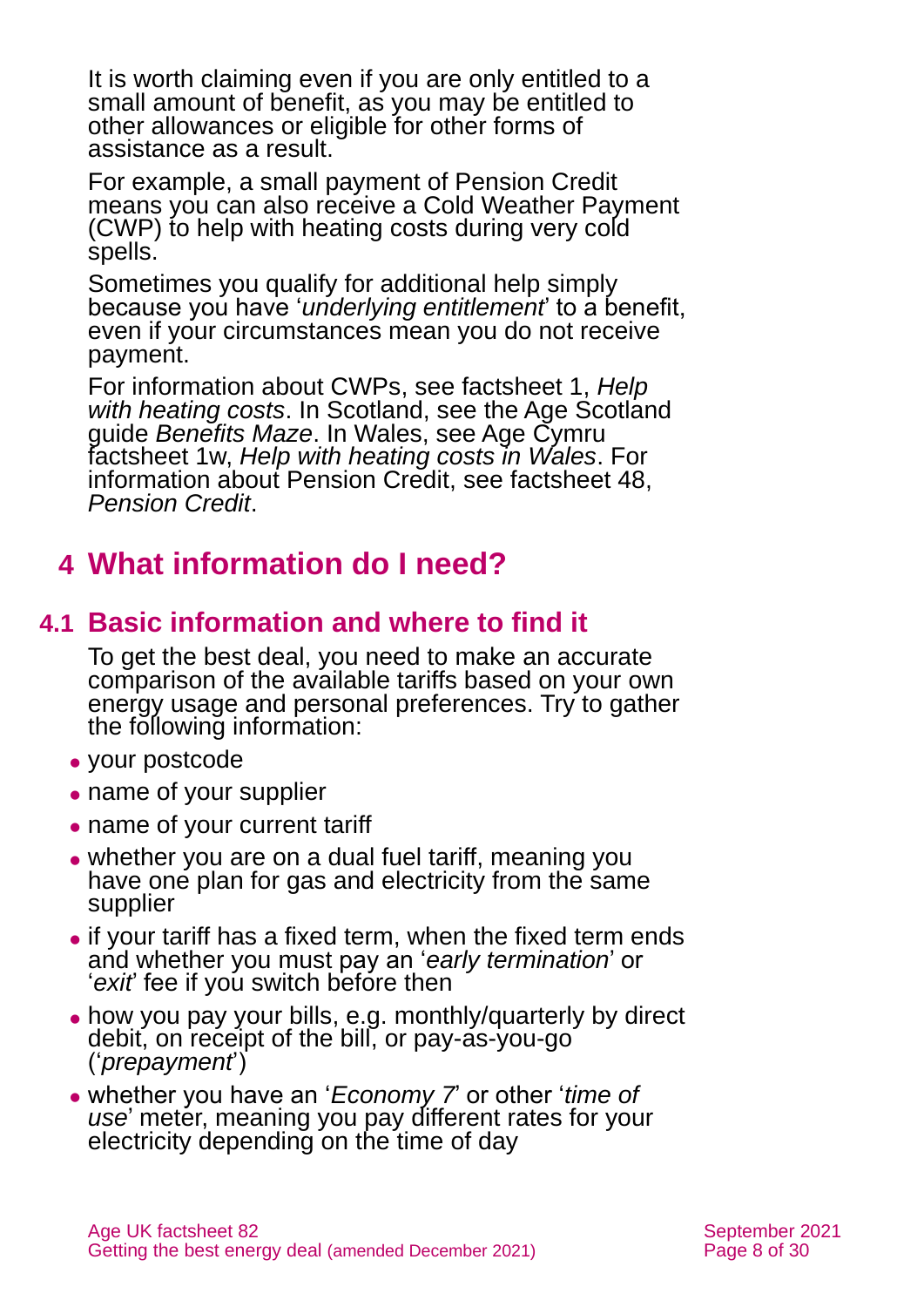⚫ your '*annual consumption details*' (how much energy you used over the past 12 months, or your supplier's best estimate) or your '*estimated annual costs*' (a personalised estimate of what you can expect to pay over the next 12 months based on your tariff information and previous consumption – this may be called your '*personal projection*').

Your bills must include an '*About Your Tariff*' label containing all the necessary information for comparing tariffs across the market, so check your latest bill for the above. Alternatively, check other communications from your supplier, such as a notice of prices going up or your fixed-term deal coming to an end. These must contain information to help you switch.

If you cannot find the information you need, contact your supplier. You may want to ask them for your '*Tariff Information Label*', which generally tells you your unit rate or rates (the amount you pay per kWh of energy used), any standing charge (a fixed amount you have to pay per day, like a service charge), when the tariff ends if it is a fixed-term plan, and how much you have to pay to terminate the plan early.

## **4.2 Other considerations**

### **How would you like to pay your bill?**

Think about how you would like to pay for your energy and how often. Common payment methods are:

- ⚫ **On receipt of a bill** by cash or cheque or online banking.
- ⚫ **Monthly or quarterly by direct debit** this can be a set amount each time or vary according to energy usage. If you pay a set amount, you may overpay or underpay, particularly if the weather is milder or colder than expected or you are on holiday or in hospital. This can mean an unexpected final bill at the end of the year. If your direct debit is variable, you must supply meter readings.
- ⚫ By **prepayment meter**.

Some payment methods are cheaper than others. For example, paying by direct debit is usually cheaper.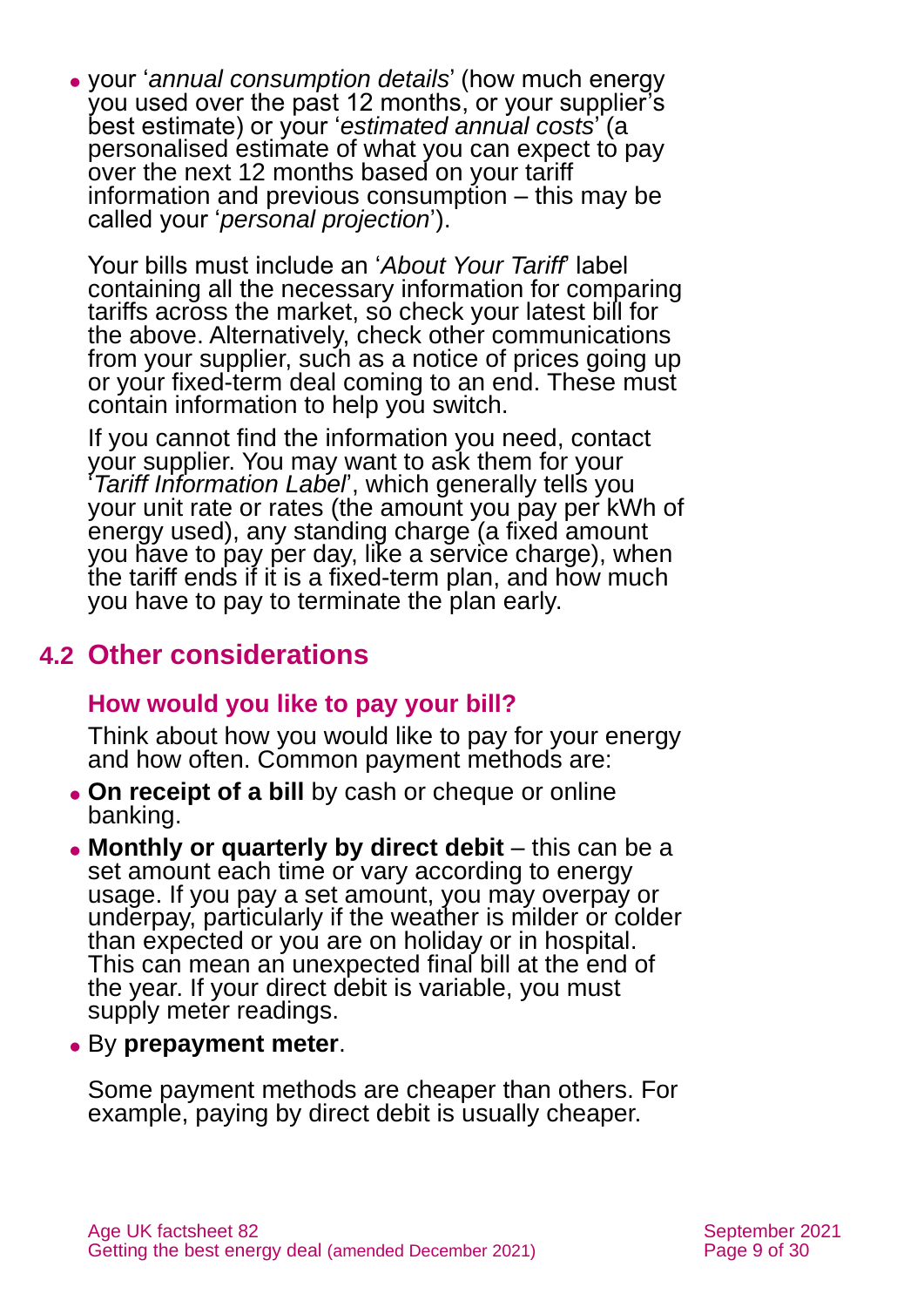Prepayment meters topped up with credit have historically been an expensive way to pay. However, a price cap is now placed on prepayment tariffs. This means prepayment is more affordable than in the past, particularly for gas and Economy 7 electricity tariffs, but be aware that paying in this way has other disadvantages. For example, your supply turns off if you run out of credit.

Speak to an adviser if you want to know more, particularly if you are considering a prepayment meter as you are struggling to pay your bills.

If you pay by fixed direct debit, a new supplier may try to tempt you to switch by offering to beat your current payments. This does not lower the cost of your energy, just the amount paid each month. You may get a larger final bill at the end of the year and any debt accrued can prevent you from switching supplier. Seek advice if you are in this position.

#### **Do you want to switch both electricity and gas?**

You may get a better deal if you switch to a single plan for both electricity and gas (known as dual fuel). There are other advantages to this, for example simpler bill payments and hopefully quicker resolution to any problems as there is only one account to query.

### **Do you want to manage your account online?**

You may be able to get a discount on your tariff if you agree to manage your account online. This usually means submitting meter readings, contacting customer service and receiving bills online, although in some cases you can still receive paper bills if you pay a charge.

Some people find it easier to submit regular meter readings online, which means fewer estimated bills that can be higher or lower than actual usage.

#### **Does your current contract carry an early termination fee?**

Check whether you have a fixed-term contract with your existing supplier. If you do, you may face an early termination fee as a penalty for cancelling your contract before the end of the term, which can offset the benefit of switching.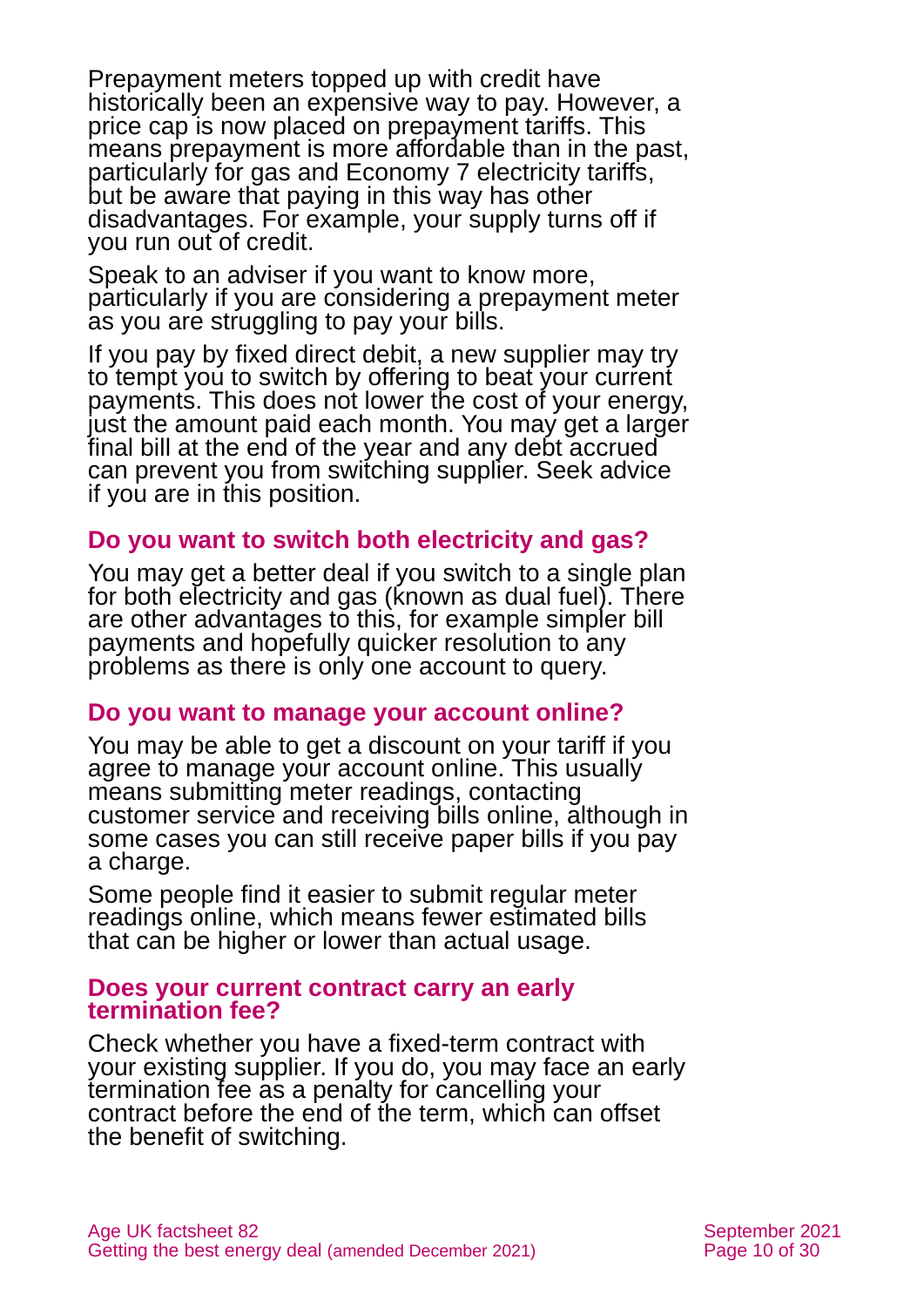Your supplier should not charge this fee if you switch in the weeks before your contract is due to come to an end. This is known as the '*switching window*' and starts when your supplier sends a notice informing you that your fixed-term deal is due to end, or 49 days before the deal ends, whichever is earlier.

Your supplier cannot charge an early termination fee if you want to switch because they are increasing their prices. They cannot charge an early termination fee if you have been rolled onto a fixed-term tariff as a '*default*' at the end of an existing deal, see [section 5.2](#page-11-0) for more information.

# <span id="page-10-0"></span>**5 How to compare different tariffs**

There are a number of different tariff types. Certain types tend to be more expensive, but prices vary between suppliers. You should consider how much energy you use, when you use it, and what your priorities are. For example, do you want a contract without an early termination fee? Do you want greater control over your energy costs? Do you want to contribute to environmental schemes?

### **5.1 Standard variable tariffs**

A standard variable tariff is the supplier's basic tariff, and often the most expensive. The cost of your energy is not fixed at a certain level, so it can go up and down with the market.

However, there is currently a price cap applied to standard variable tariffs, meaning there is a maximum amount you can pay per unit of energy. This offers some protection against unreasonable price increases. However, your bills still rise and fall according to your energy use and switching to a better deal is likely to save you more.

Standard variable tariffs are sometimes referred to as '*evergreen*' tariffs, as they do not have fixed terms. You should not have to pay an early termination fee for switching from this tariff.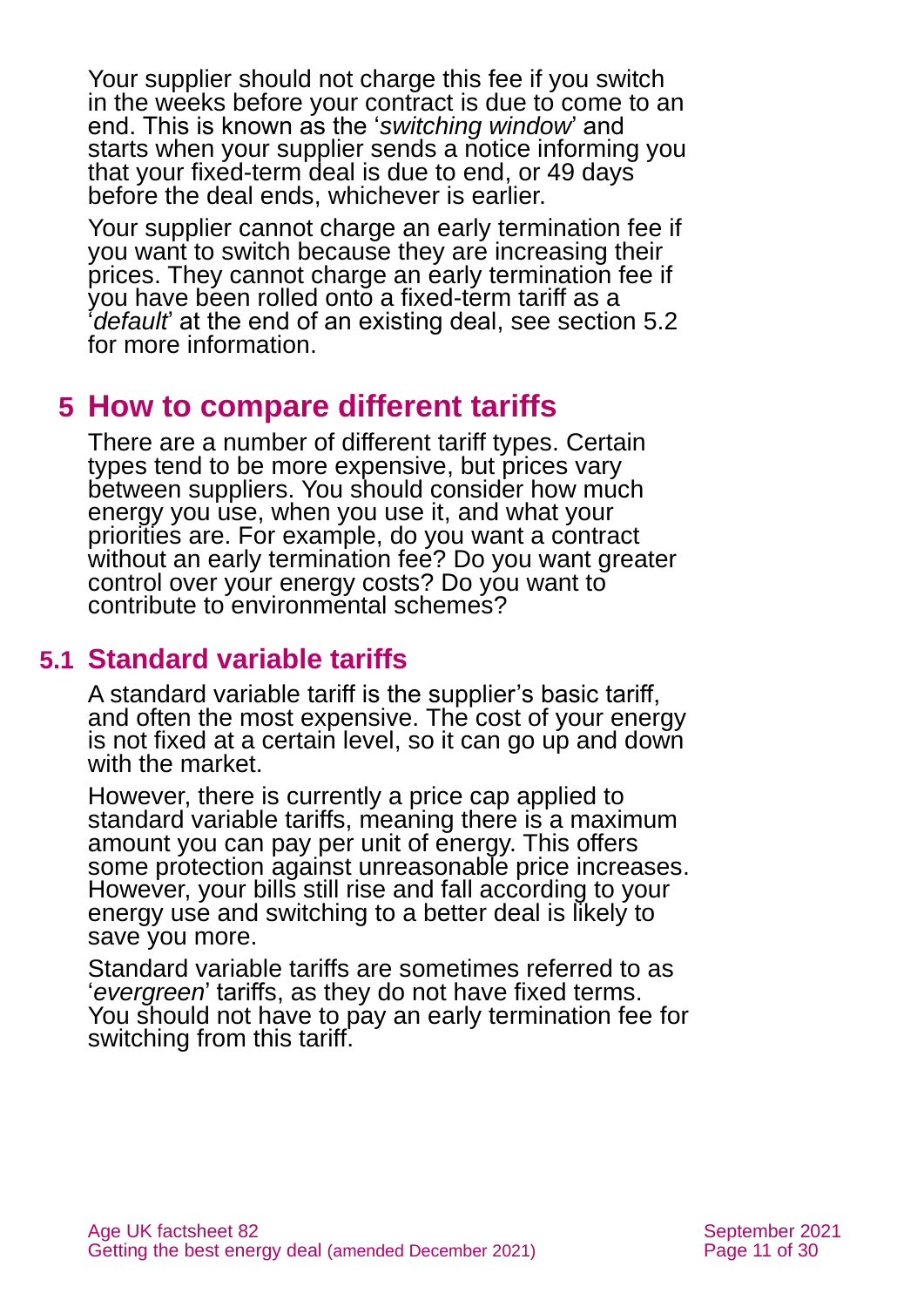# **5.2 Fixed-price tariffs**

<span id="page-11-0"></span>A fixed-price tariff means the price you pay per unit of electricity or gas does not change for a set period of time (usually one or two years, although longer fixed terms may be available).

This does not mean your bills are fixed. They vary according to how much energy you use.

A fixed-price tariff provides some stability and certainty over costs. You are protected from price rises during the fixed term, but you do not benefit from price reductions. You may incur an early termination fee if you leave before the end of the fixed period, unless inside your switching window. This begins when your supplier notifies you that your deal is due to end, or 49 days before it ends, whichever is earlier.

If the deal ends and you do not switch or expressly agree a new contract with your current supplier, they must automatically transfer you to a '*default tariff*'. This is their cheapest tariff without a fixed term or a further fixed-term deal that:

- is the same price or cheaper than their cheapest standard variable tariff
- is similar in nature to your current tariff, considering issues such as your payment method, meter type, characteristics, preferences, etc
- ⚫ does not carry an early termination fee.

Like standard variable tariffs, default tariffs are now subject to a price cap. However, there are likely to be better deals out there. Look at your supplier's other tariffs or shop around for a better offer.

Complain to your supplier if you are not given notice that your fixed term deal is ending, are charged an early termination fee when switching after receiving such a notice, or rolled onto a default tariff not meeting the above conditions.

# **5.3 Capped-price tariffs**

A capped-price tariff guarantees the price paid per unit of energy will not rise beyond a capped level for a set period of time. The price can decrease if the supplier's standard prices decrease during the period.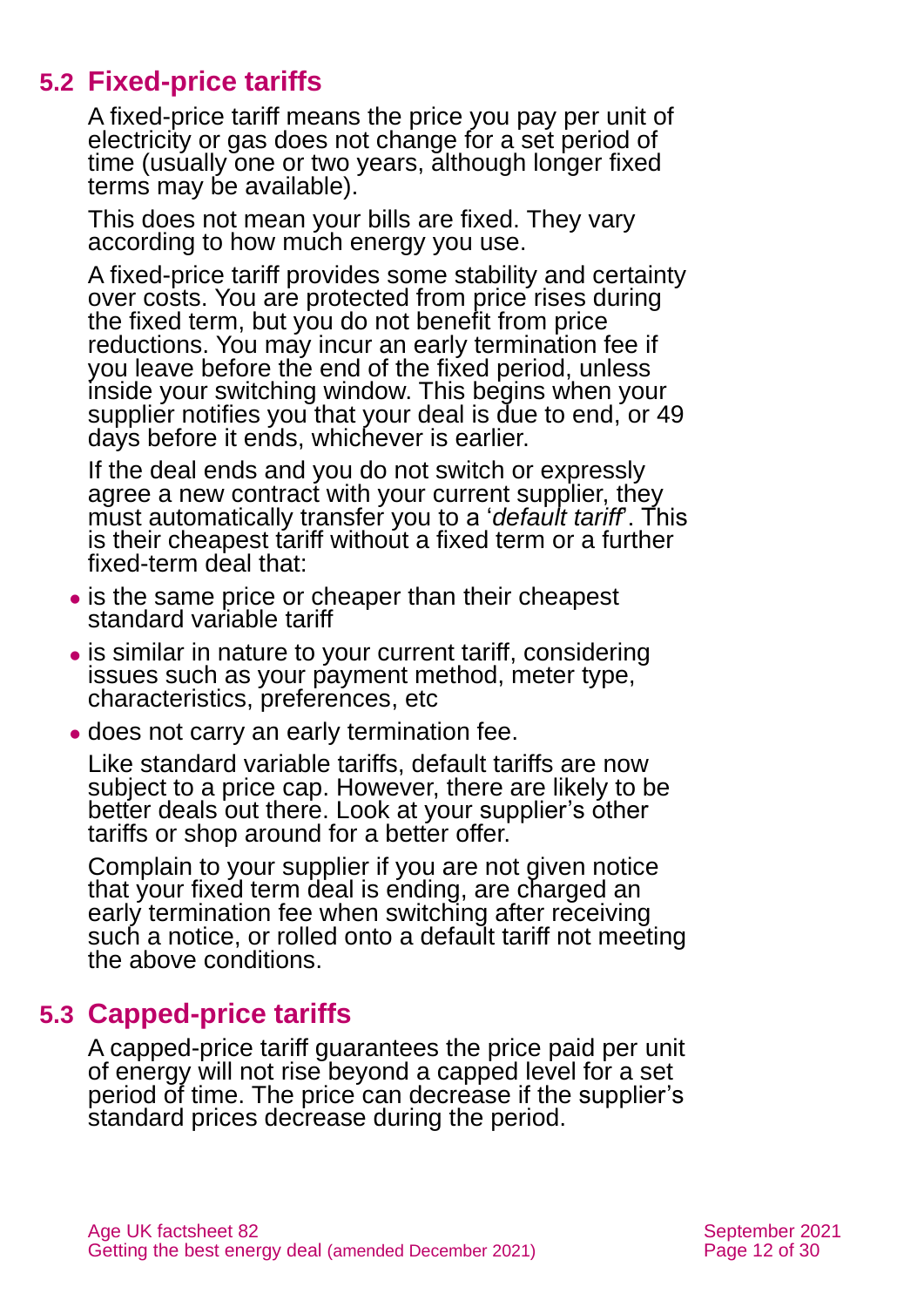Your bills continue to vary depending on how much energy is used. If you leave before the end of the set period, you may be charged a termination fee. Check the terms of your contract to see whether this applies.

### **5.4 Economy 7 and Economy 10 tariffs**

These '*time-of-use*' tariffs allow you to pay different electricity rates depending on the time of day, provided you have a multi-rate meter. Your bill is split into two parts. You are charged for seven hours of electricity at the '*night rate*' (10 hours with Economy 10), which is cheaper, and the rest at the '*day rate*', which is slightly higher than a standard tariff.

These tariffs can save you money if you use storage heaters, because they charge up at night when your electricity is cheaper. It is not a cheap option for anyone without electric storage heating.

## **5.5 Green tariffs**

Green tariffs contribute to environmental schemes, although your supply may not come from renewable sources such as solar or wind energy.

## **5.6 Feed-in tariffs**

A feed-in tariff offers guaranteed cash payments to households who produce their own electricity at home using renewable technologies such as solar panels or wind turbines. You are paid for the energy you generate and for any surplus energy you export to the grid.

The scheme has now closed to new applicants, although an alternative, the Smart Export Guarantee, came into force in January 2020. See the [Energy](http://www.energysavingtrust.org.uk/)  [Saving Trust website](http://www.energysavingtrust.org.uk/) for more information:

[www.energysavingtrust.org.uk/renewable](http://www.energysavingtrust.org.uk/renewable-energy/electricity/solar-panels/smart-export-guarantee-and-feed-tariffs)[energy/electricity/solar-panels/smart-export](http://www.energysavingtrust.org.uk/renewable-energy/electricity/solar-panels/smart-export-guarantee-and-feed-tariffs)[guarantee-and-feed-tariffs](http://www.energysavingtrust.org.uk/renewable-energy/electricity/solar-panels/smart-export-guarantee-and-feed-tariffs)

In Scotland, you can call Home Energy Scotland on 0808 808 2282.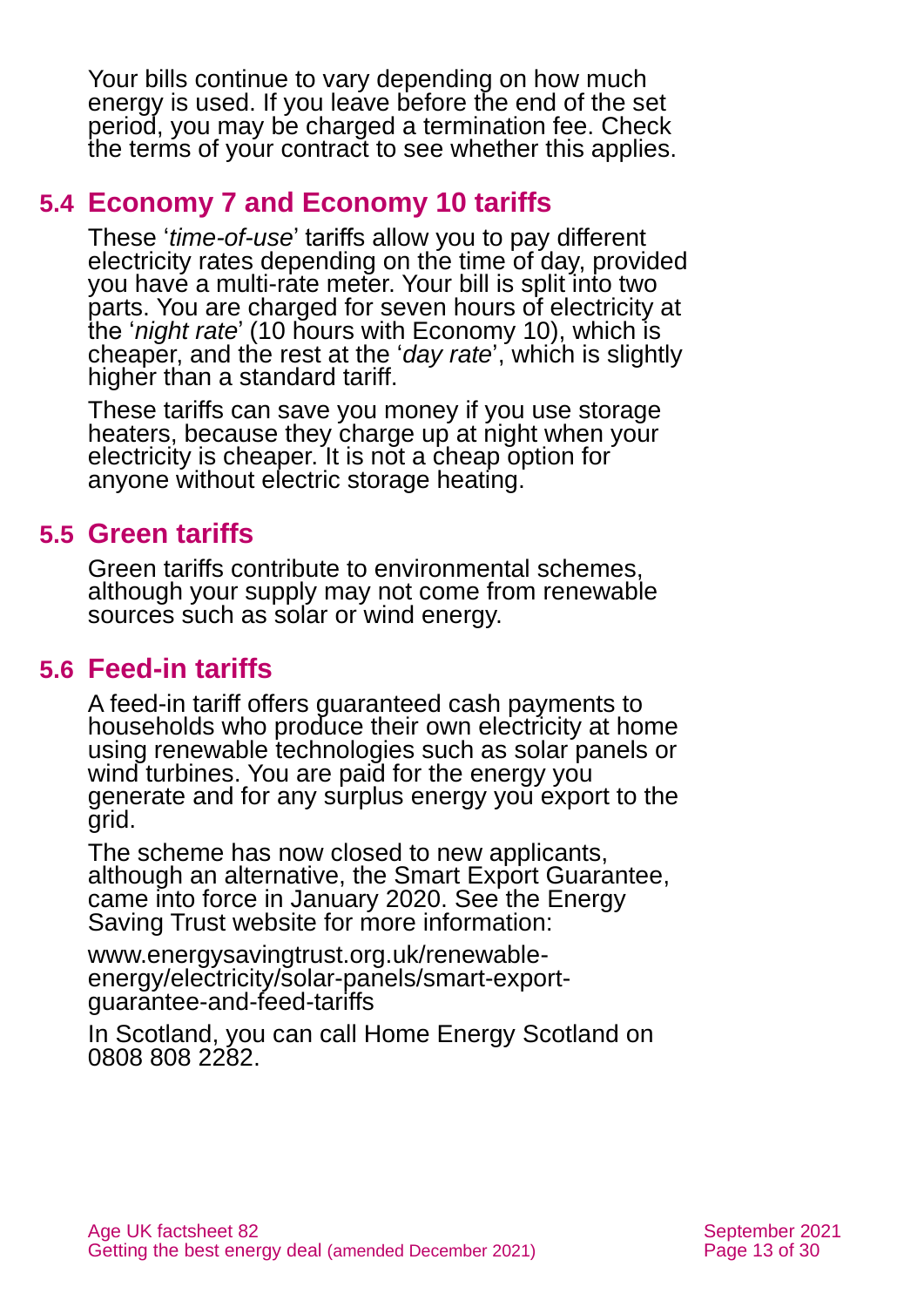# <span id="page-13-0"></span>**6 How to find a deal and switch**

Once you have all the required information and want to look for a better deal, find out which companies operate in your area and how much they charge. Six major suppliers of gas and electricity cover most of the UK, but there are over fifty smaller suppliers who may offer a better deal.

Remember you may not have to switch supplier to get a better deal. At least once a year, your supplier must provide you with a '*Cheapest Tariff Message*' identifying its cheapest overall tariff and cheapest similar tariff, and a personalised savings message showing how much you might save by switching. Speak to your supplier if you do not have this information to hand and want to know more.

### **6.1 Use the internet**

A price comparison website (PCW) is a quick way of comparing deals across a range of suppliers. You enter information about where you live, your current tariff and energy use, and the website makes comparisons and provides a list of suitable options for you.

For some deals, you can start the switching process by clicking a link on the website. This means the website contacts the supplier on your behalf to arrange the switch. For others, you must contact the supplier yourself.

It is important to use an impartial website. Some are '*Ofgem accredited*', meaning they have signed up to a voluntary '*Confidence Code*' and offer independent and unbiased comparisons. Look for the Confidence Code logo or see the list of accredited PCWs in [section 6.2.](#page-14-0)

Accredited PCWs have the option of showing a '*partial*' market view, meaning they may only show deals you can access directly through the site. Your results page should make it clear if this is the case and give you the option of viewing a wider range of deals. Alternatively, the Citizens Advice comparison tool shows a broader range of suppliers but cannot carry out the switch for you, see

<https://energycompare.citizensadvice.org.uk/>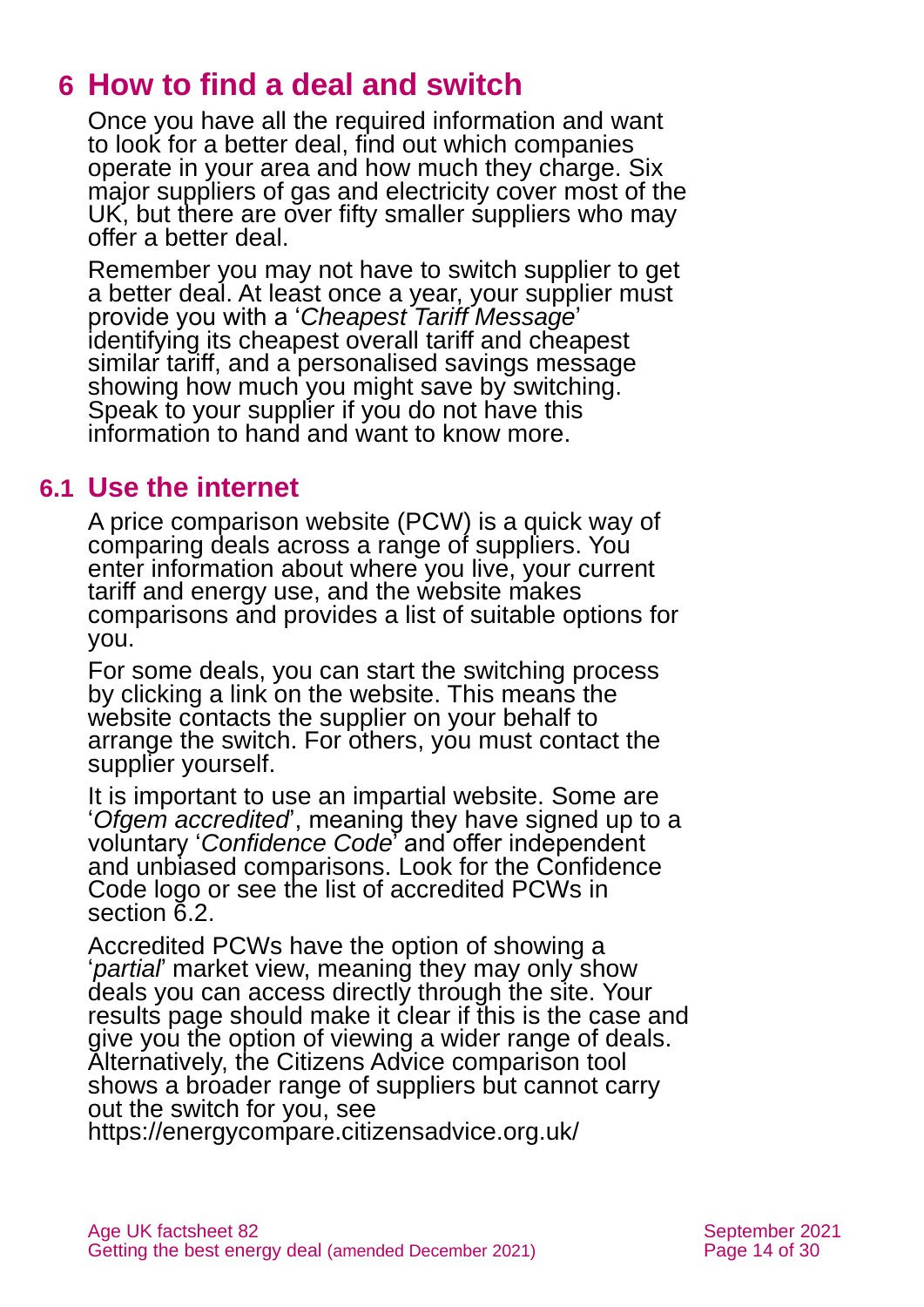Many of the best offers are found online. If you do not have access to a computer, your local library may offer free internet access. If you use a public computer, be careful when entering personal information. Do not leave your computer unattended and check nobody is watching over your shoulder. You may wish to ask a local advice agency about cheap broadband offers, discounted computers, or technology training.

## <span id="page-14-0"></span>**6.2 Ofgem-accredited websites**

| www.energyhelpline.com                          | Tel: 0800 074 0745<br>(free call) |
|-------------------------------------------------|-----------------------------------|
| www.energylinx.co.uk                            | Tel: 0800 849 7077<br>(free call) |
| www.moneysupermarket.com                        | Tel: 0333 123 1983                |
| www.myutilitygenius.co.uk                       | Tel: 0203 468 0461                |
| www.quotezone.co.uk                             | n/a                               |
| www.runpathdigital.com                          | n/a                               |
| www.simplyswitch.com                            | Tel: 0800 011 1395<br>(free call) |
| www.switchgasandelectric.com Tel: 03333 700 600 |                                   |
| www.theenergyshop.com                           | Tel: 01259 220 270                |
| www.unravelit.com                               | Tel: 033 3344 0031                |
| www.uswitch.com                                 | Tel: 0800 6888 557<br>(free call) |

### **6.3 Over the phone**

Some accredited PCWs offer a telephone service. You can also contact [Citrus Switch,](https://www.citrusenergy.co.uk/citrus-switch/) a telephone switching service that promises to show you every energy price currently available. Its advisers can help you compare deals and correspond with suppliers on your behalf.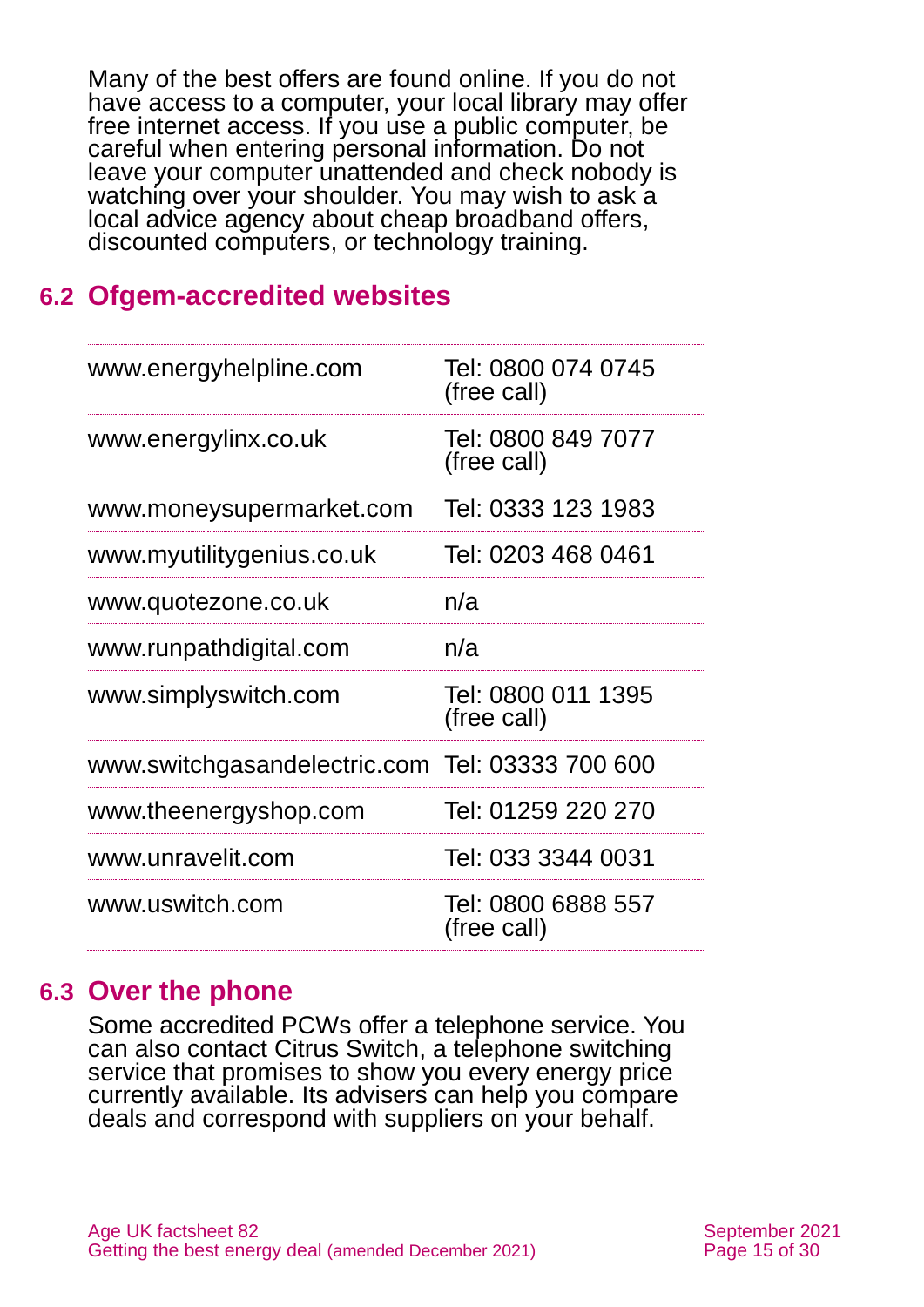Alternatively, call individual suppliers for a quote and compare deals yourself. They should give you the information over the phone or send you pricing details. You can find contact details for energy companies online or by calling the [Citizens Advice consumer](https://www.citizensadvice.org.uk/consumer/get-more-help/if-you-need-more-help-about-a-consumer-issue/)  [helpline.](https://www.citizensadvice.org.uk/consumer/get-more-help/if-you-need-more-help-about-a-consumer-issue/)

Suppliers must provide Tariff Information Labels free of charge, but these are not personalised and should be used for guidance only. Ensure you are given quotes based on your energy consumption, your preferred payment method, and any discounts you are likely to receive.

You can enter into a contract with a supplier without signing anything. A contract is likely to be made if there is a clear agreement between you and the seller that you want to be supplied with their goods or services.

If you enter into an energy contract, the supplier must send you a written copy or confirmation of your agreement within a reasonable period. You should read this carefully to check everything you agreed is included and the deal is appropriate for you. Speak to an adviser immediately if you have any concerns, as you have limited time to cancel.

### **6.4 Door-to-door sales**

Few energy suppliers sell contracts on the doorstep. If a salesperson calls at your home trying to sell gas or electricity, follow these guidelines:

- ⚫ Ask them for **identification** all salespeople must carry this.
- ⚫ If you are in **any doubt**, check they are who they say they are. Ask which company they are from and get the company telephone number from directory enquiries or the phone book. Do not get it from the caller.
- ⚫ **Do not let anyone into your home if you are in any way unsure or unhappy**. If you want a friend or family member to be with you, ask the caller to come back at a convenient time.

Although it may be helpful to speak to someone face to face, be wary of a sales agent who arrives unannounced and remember they may only work for one energy supplier, so their advice is not impartial.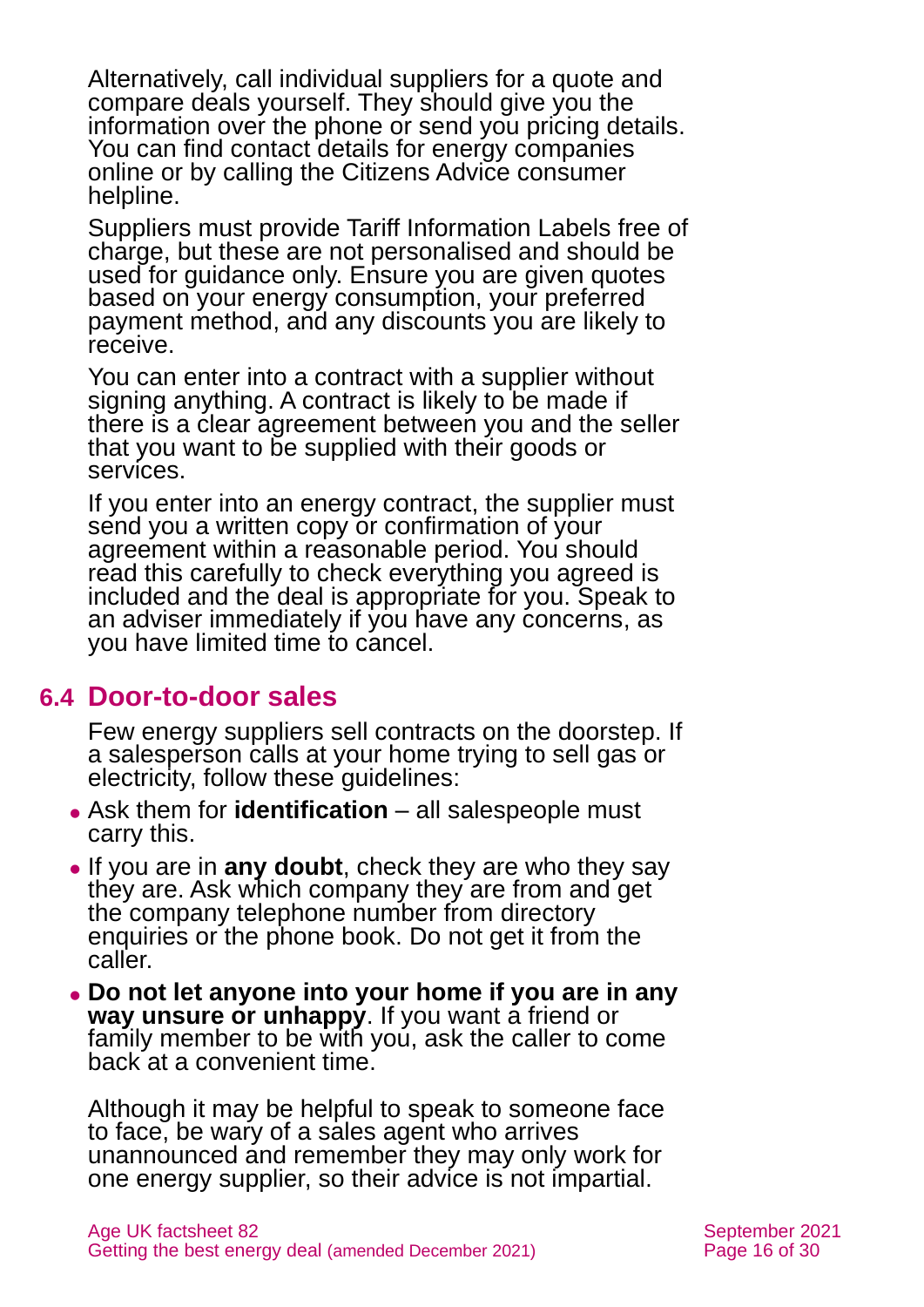For more information, see the Age UK information guide *[Avoiding scams](https://www.ageuk.org.uk/globalassets/age-uk/documents/information-guides/ageukig05_avoiding_scams_inf.pdf?dtrk=true)*. In Scotland, Age Scotland have a separate guide, *[Avoiding scams](https://www.ageuk.org.uk/scotland/information-advice/money-matters/scams/)*.

# <span id="page-16-0"></span>**7 Useful questions to ask suppliers**

Questions to think about before you make a decision to switch include:

- What payment methods are offered?
- Are there special discounts, bundles, or rewards?
- Is there a daily standing charge and, if so, what is it? Some tariffs have a very low or no standing charge. This may help if you use very little energy or your property is empty for periods of time, but check whether a low standing charge is balanced by a high unit rate.
- ⚫ Does the tariff have a fixed term? If so, is there an early termination fee?
- ⚫ What are the supplier's policies on debts and disconnection? You may want to find out how suppliers rate for customer satisfaction and service. Some PCWs can tell you this.
- Is the supplier signed up to the Warm Home Discount scheme? See [section 12.3](#page-22-0) for more information.
- Has the supplier signed the Energy Switch Guarantee?

# **7.1 The Energy Switch Guarantee**

Trade Association Energy UK have developed an '*Energy Switch Guarantee*'. This is a list of switching commitments that participating suppliers agree to adhere to. They are regularly checked for compliance.

The Guarantee is voluntary, so check a supplier's website for the logo or contact them to ask if they have signed up. A full list of participating suppliers is online at:

[www.energy-uk.org.uk/our-work/energy-switch](https://www.energy-uk.org.uk/our-work/energy-switch-guarantee/7755-current-members.html)[guarantee/7755-current-members](https://www.energy-uk.org.uk/our-work/energy-switch-guarantee/7755-current-members.html)

The commitments are:

- **1** All energy suppliers use the same wires and pipes, therefore your supply will not be interrupted.
- **2** The switching service is free.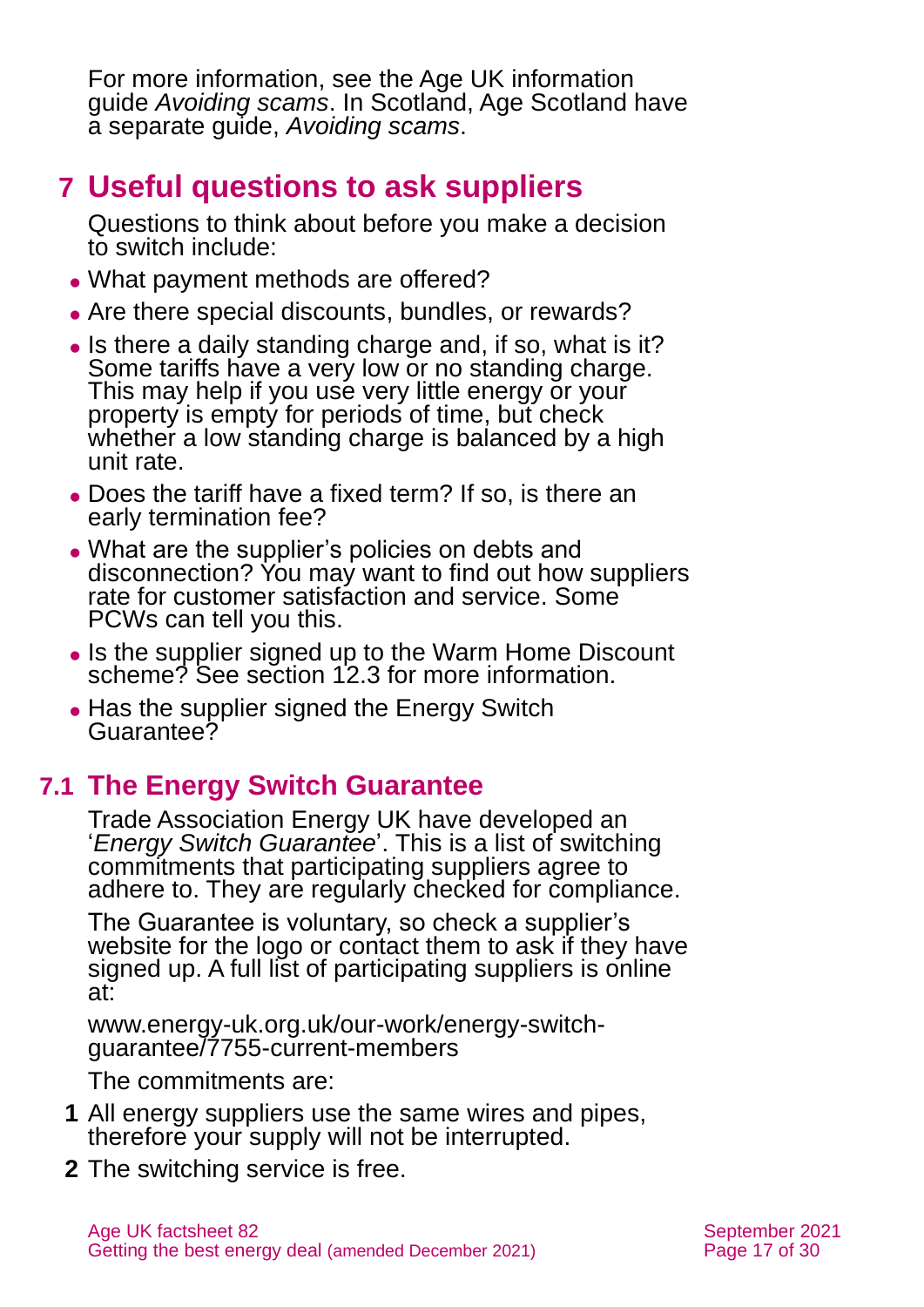- **3** The switch takes no more than 21 days from the date your new supplier receives your completed application.
- **4** Your new supplier will not need to visit your home to complete the switch unless you agree otherwise.
- **5** Your new supplier arranges the switch, including contacting your current supplier to let them know you are leaving.
- **6** Your new supplier sends details of your new supply agreement for you to check and you have 14 days to change your mind. If you cancel in this time, you stay with your current supplier.
- **7** Your new and current suppliers work together to make sure you are not charged twice for the same energy.
- **8** If there are problems making the switch, your new supplier contacts you as soon as possible and is responsible for putting the matter right.
- **9** Your current supplier sends you a final bill no later than six weeks after the switch.
- **10** If your current supplier owes you money, they refund this to you no later than 14 days after sending you the final bill.

Some commitments are legal requirements or Ofgem licence conditions and apply to all suppliers, not just those signed up to the Guarantee. For example, the 14-day '*cooling-off period*' is a legal requirement and the obligation to complete a switch within three weeks is an Ofgem licence condition.

However, picking a supplier who has signed up should give you confidence that switching will be hassle-free and any problems will be resolved promptly.

Note, you are entitled to £30 compensation if your old supplier fails to refund a credit balance within 10 working days of your final bill. If you are not compensated within 10 working days, you get a further £30.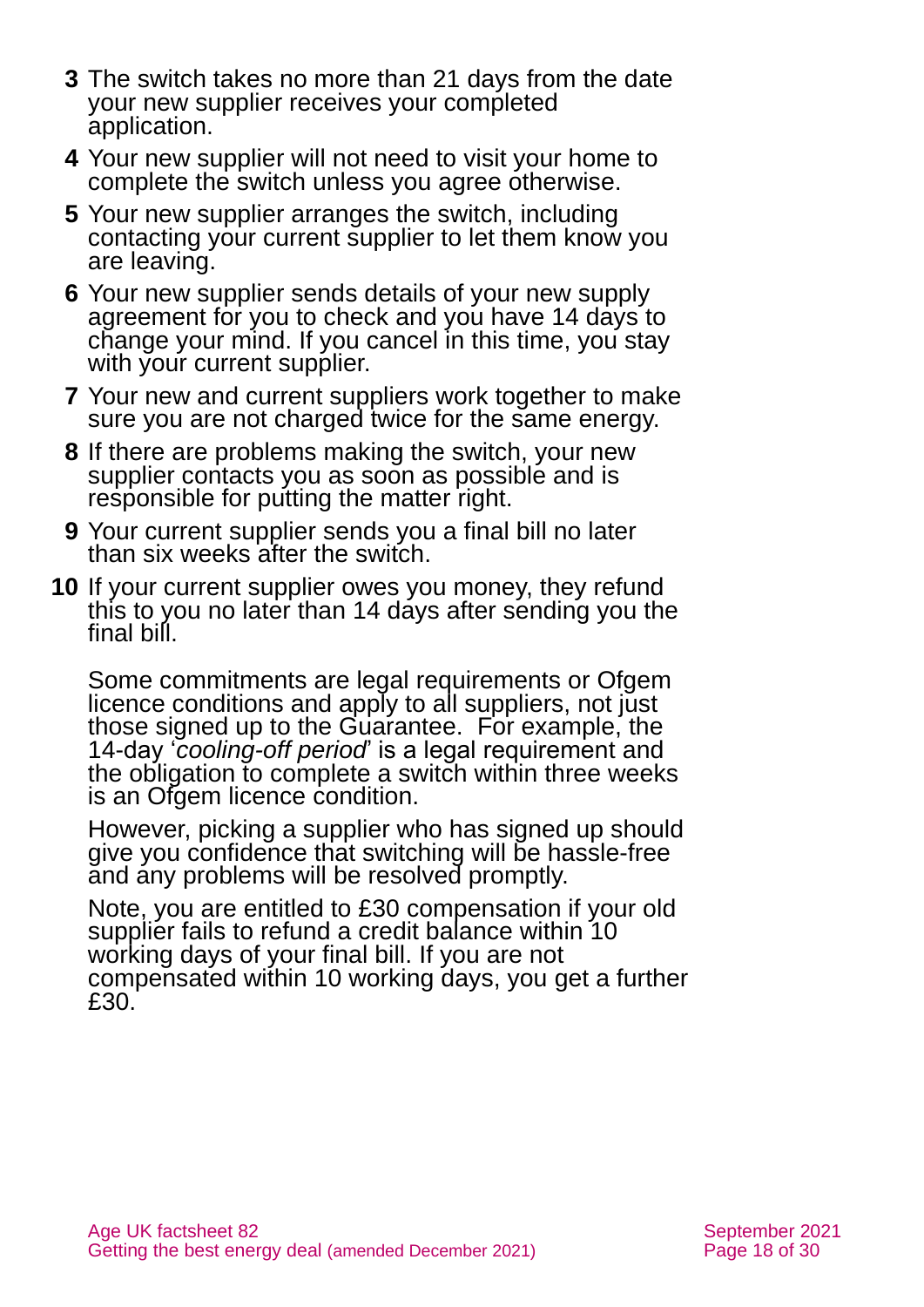# <span id="page-18-0"></span>**8 Collective switching**

If you do not want to shop around for an energy deal, you could try collective switching. This is where a third-party organisation, such as a charity, trade union, or local authority, negotiates with suppliers on behalf of a large group of customers.

To do this, you must register your interest with a scheme and provide details of how much you pay for gas and electricity. Check before registering whether you are committing to switch or whether you have an opportunity to reject the deal if you are not happy with it.

After the registration period closes, information about registered customers is passed to suppliers, who offer their best price to the whole group. There is no guarantee this is the cheapest deal on the market. You may have to shop around to be sure.

For more information, contact the [Citizens Advice](#page-26-0)  [consumer service](#page-26-0) or speak to your local authority about registering with them.

# <span id="page-18-1"></span>**9 Decided to switch – what next?**

If you decide to switch suppliers, your new supplier should set this up for you. They ask for a meter reading to pass to your old supplier who bills you for any money owed. You must provide your meter reference number, which you can find on your bill. Your new supplier should tell you when to expect your first bill and when they will begin charging you.

You should receive a final bill from your old supplier within six weeks of the date of the switch. You should settle this as soon as possible. If you pay your bills through direct debit, make sure you cancel the instruction.

Keep a record of the following:

- the date you agreed the deal/signed the contract
- details of the deal agreed
- ⚫ meter readings on the date of the switch
- any letters/emails sent between you and the supplier
- ⚫ contact numbers and names of people you have spoken to and the dates of your conversations
- ⚫ the final bill from your old supplier.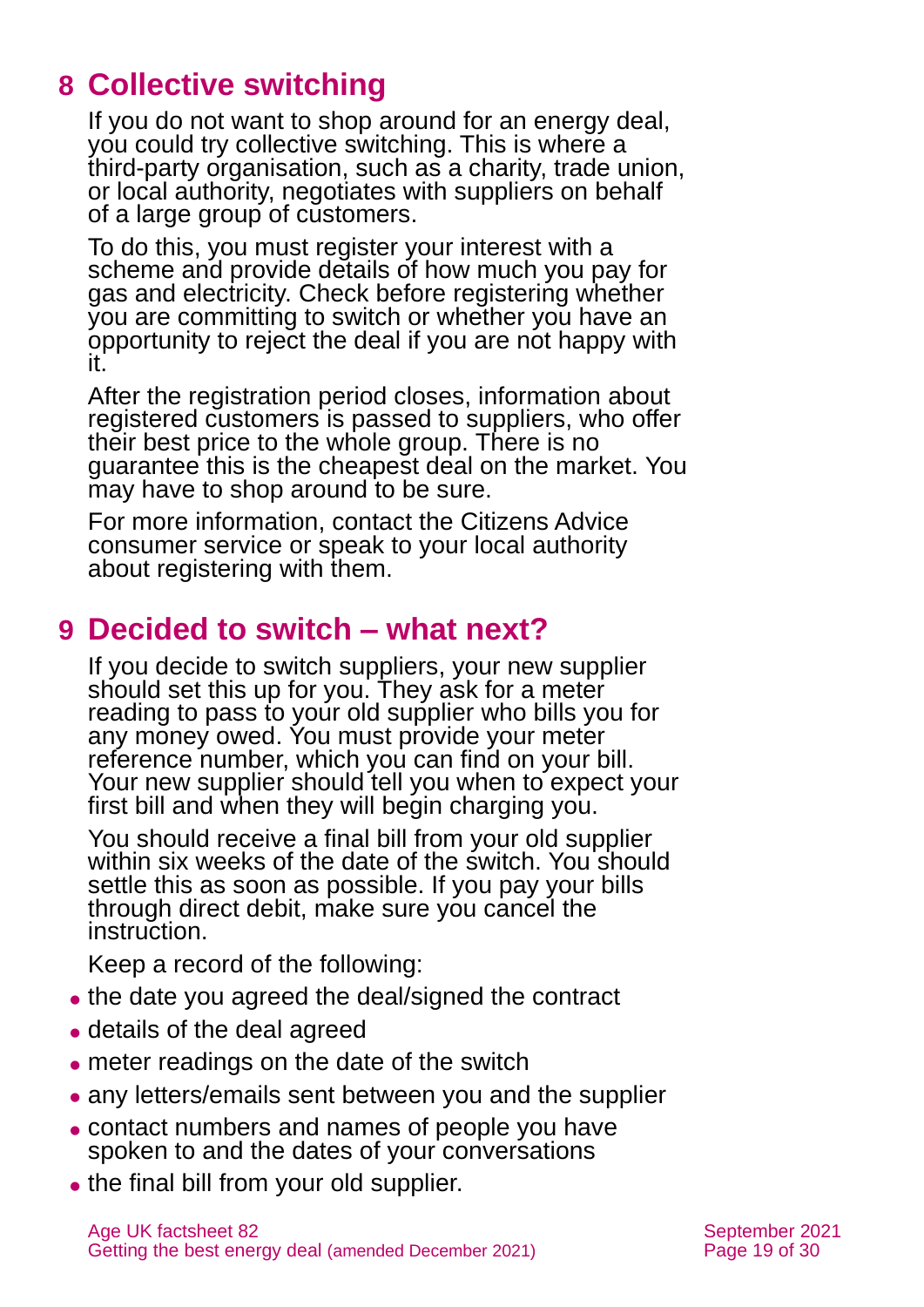# **10 Changed your mind?**

<span id="page-19-0"></span>If you change your mind about switching energy suppliers, you have a '*cooling-off period*' of 14 calendar days in which to cancel your new contract without giving a reason or incurring an early termination fee.

Your new supplier should not start your supply within the cooling-off period, unless you have specifically requested they do so.

If deciding whether to ask your new supplier to start the supply during the cooling-off period, ask them what their procedures are if you decide to cancel the switch, i.e. are you returned to your original supplier?

If they start the supply without you having made this request, you should not have to pay for energy used during the cooling-off period.

If you are no longer within your cooling-off period and wish to switch, check your contract terms to see if there is an early termination fee.

If you were not told about your right to cancel when you entered into the contract, your cooling-off period may be extended. If you are told within  $12$  months of the first day of what should have been your cooling-off period, you have 14 days from that point in which to cancel. If you are not told or told at a later stage, your cooling-off period ends 12 months and 14 days after you signed the contract.

If you feel you have been misled or harassed into switching energy supplier, you may have rights to redress, such as the right to unwind your contract within 90 days or claim a discount on past or future payments. Seek advice immediately if you are in this position.

# <span id="page-19-1"></span>**11 Complaints**

When entering a new contract, if you find the terms are not as initially agreed, or the service is clearly not suitable for your needs, you should contact your new supplier to complain.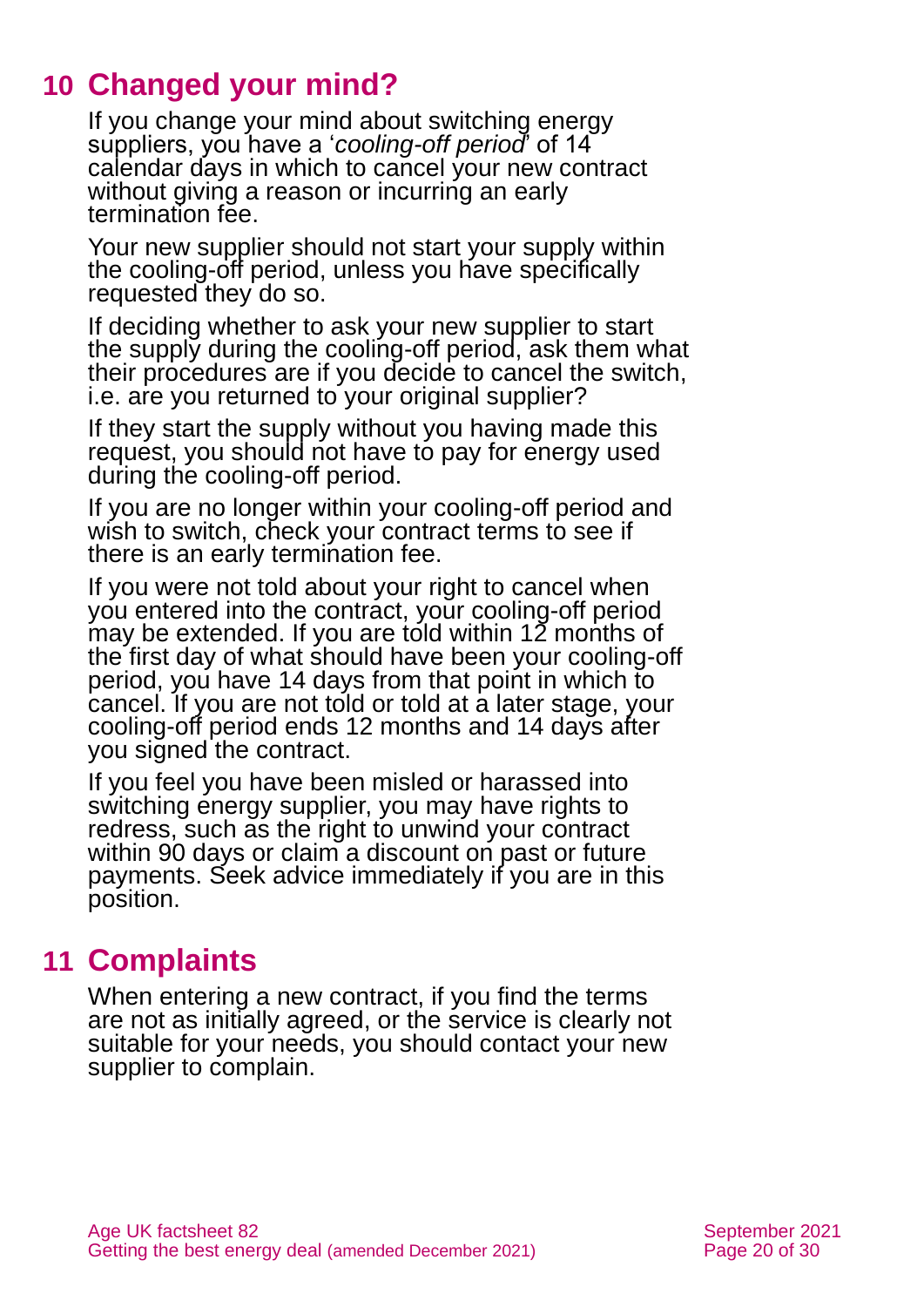If the supplier does not resolve your complaint within eight weeks (six weeks for some suppliers), or if you are unhappy with the action they take, refer the complaint to the Energy Ombudsman. Their website has useful tips on how to complain to a supplier:

[www.ombudsman-services.org/how-it-works/process](http://www.ombudsman-services.org/how-it-works/process)

For more information about making a complaint, call the [Citizens Advice consumer helpline.](https://www.citizensadvice.org.uk/consumer/get-more-help/if-you-need-more-help-about-a-consumer-issue/)

### **Mental capacity to agree a contract**

If you are concerned that someone has entered into a contract while lacking the mental capacity to do so, seek advice.

Under the *Mental Capacity Act 2005*, a person in England and Wales must pay a '*reasonable*' sum for a '*necessary*' service, even if they lacked capacity to contract for that service. In Scotland, call the [Age](#page-28-3)  [Scotland helpline](#page-28-3) for more information as different legislation applies.

For more information in England and Wales, see factsheet 22, *[Arranging for someone to make](https://www.ageuk.org.uk/globalassets/age-uk/documents/factsheets/fs22_arranging_for_someone_to_make_decisions_on_your_behalf_fcs.pdf)  [decisions on your behalf](https://www.ageuk.org.uk/globalassets/age-uk/documents/factsheets/fs22_arranging_for_someone_to_make_decisions_on_your_behalf_fcs.pdf)*.

In Scotland, see the Age Scotland guides *[Legal](https://www.ageuk.org.uk/globalassets/age-scotland/documents/ia---factsheets/legal-and-family/leg-2-legal-options-lost-capacity-august-2020.pdf)  [options for people](https://www.ageuk.org.uk/globalassets/age-scotland/documents/ia---factsheets/legal-and-family/leg-2-legal-options-lost-capacity-august-2020.pdf) who have lost capacity* and *[Help to](https://www.ageuk.org.uk/globalassets/age-scotland/documents/ia---factsheets/legal-and-family/leg-3-help-to-manage-your-money-and-benefits-aug-2020.pdf)  [manage your money and benefits](https://www.ageuk.org.uk/globalassets/age-scotland/documents/ia---factsheets/legal-and-family/leg-3-help-to-manage-your-money-and-benefits-aug-2020.pdf)* and the guide *[A](https://www.ageuk.org.uk/globalassets/age-scotland/documents/ia---factsheets/health-and-wellbeing/hwb-5-a-guide-to-mental-capacity-february-2021.pdf)  [guide to Mental Capacity in Scotland](https://www.ageuk.org.uk/globalassets/age-scotland/documents/ia---factsheets/health-and-wellbeing/hwb-5-a-guide-to-mental-capacity-february-2021.pdf)*.

# <span id="page-20-0"></span>**12 Frequently asked questions**

## **12.1 Can I switch if I rent my property?**

If you are a tenant and directly responsible for paying your energy bills, you have the right to choose your own energy supplier. Your landlord should not unreasonably prevent you from switching.

Make sure you check the terms of your tenancy agreement before you switch. If the agreement states your landlord has a preferred supplier, you may need to inform them you are planning to switch or switch back at the end of your tenancy. Ofgem guidance states landlords should make their tenants aware of any tie-ins with specific energy suppliers and should provide details of applicable tariffs and prices at the outset.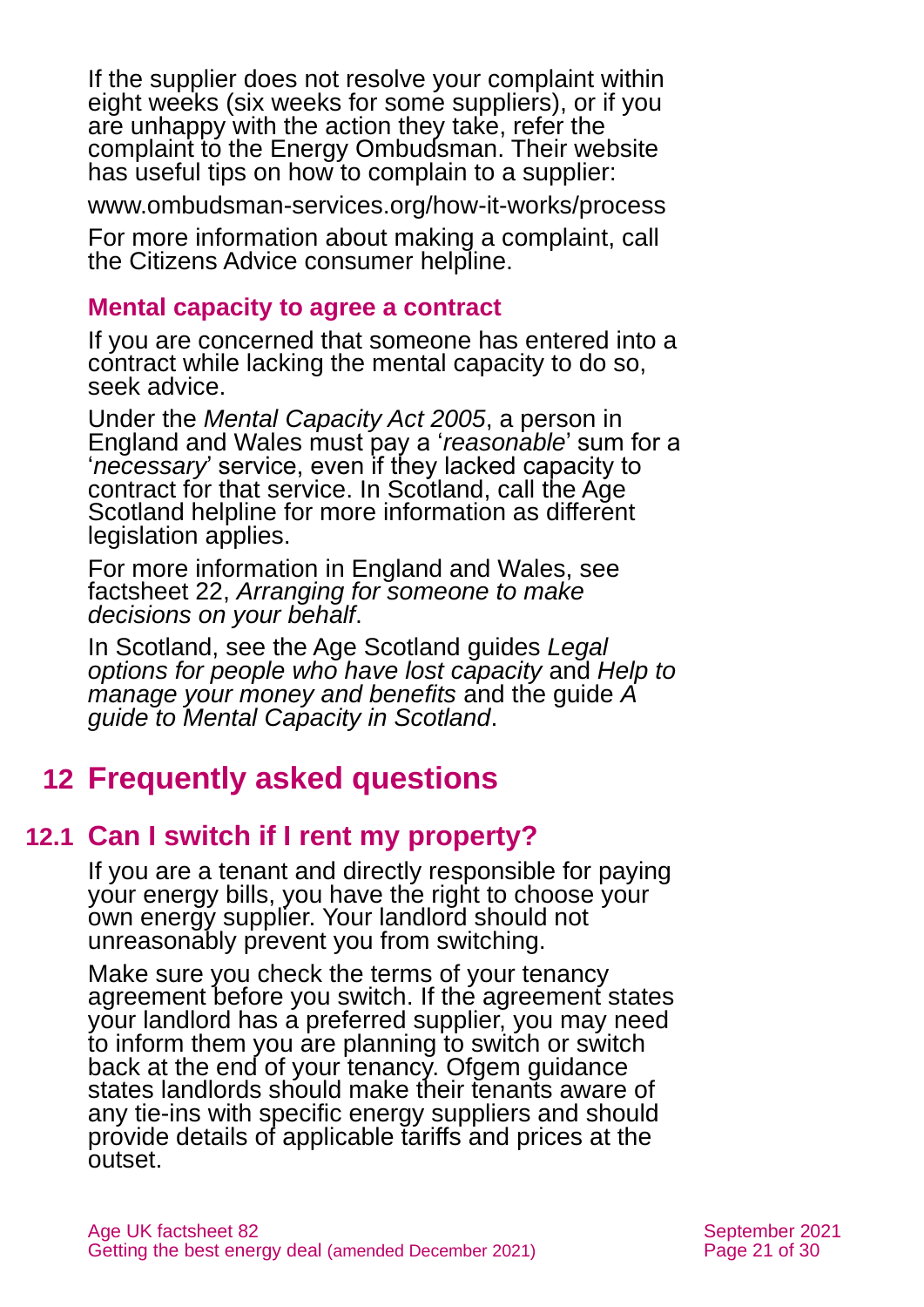If your agreement has a clause forbidding you from switching supplier, speak to [Citizens Advice consumer](#page-26-0)  [service](#page-26-0) or a specialist housing organisation like Shelter. Such a clause may contravene consumer protection law, but you must think about your security of tenure and how easily you can be evicted if you try to enforce your rights. For more information in England and Wales, see factsheet 68, *[Preventing evictions](https://www.ageuk.org.uk/globalassets/age-uk/documents/factsheets/fs68_tenancy_rights_security_of_tenure_fcs.pdf)*. In Scotland, call the Age [Scotland helpline](#page-28-3) for advice.

Your landlord should not unreasonably restrict your ability to switch payment method, e.g. by replacing a prepayment meter with a credit meter. However, there may be a term in your tenancy agreement requiring you to revert to the original payment method at the end of your tenancy, which could cost you. Before you switch meters, check to see whether your supplier will do this for free.

If your landlord is responsible for paying your bills, for example they pay for your energy and reclaim the money from you, or bills are included in your rent, they have the right to choose the supplier(s). There is a maximum amount they can charge you, called the '*Maximum Resale Price'*. Speak to an adviser if you think you are being charged too much.

### **12.2 Can I switch if I am in arrears with my gas or electricity?**

You may be able to switch supplier if you are in arrears. If you have been in debt for less than 28 days, you can switch. If you have been in debt for more than 28 days, you may be prevented from switching. This is the case even if you wish to switch because you have been notified of a price increase.

If you are prevented from switching, your supplier must give you information on how you can dispute or resolve this, along with advice on energy efficiency, debt management, and details of any alternative tariffs that might be cheaper for you.

Your supplier cannot prevent you from switching if it is their fault you are in debt, for example they took an incorrect meter reading. However, you still need to pay back any money you owe.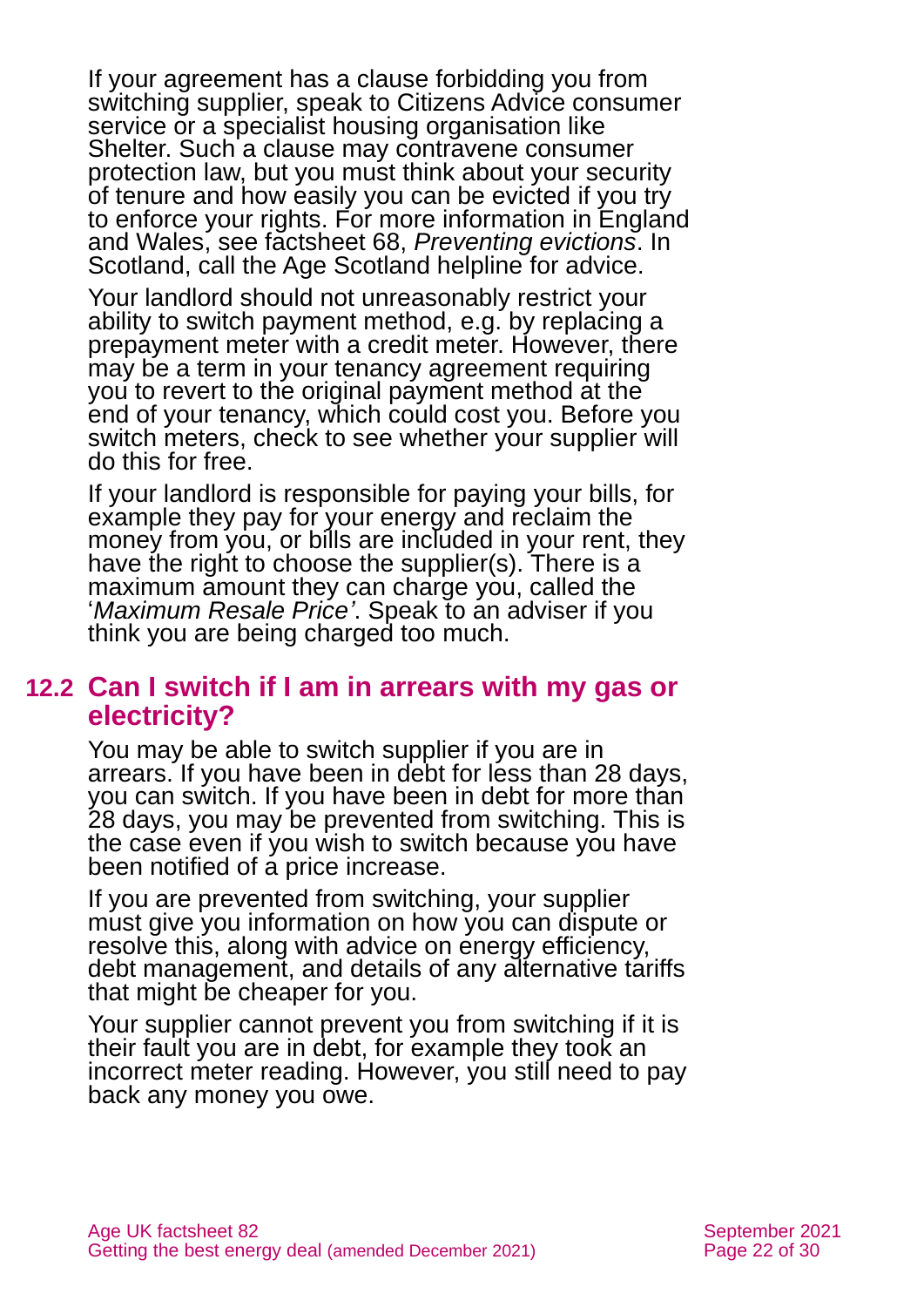Your supplier cannot prevent you from switching if you are a prepayment customer and have arrears of less than £500 for gas and £500 for electricity. However, your chosen supplier can refuse to accept your application to switch. If they do accept the switch, your debt is transferred to them. This is under the '*Debt Assignment Protocol*' - speak to an adviser if you want to know more.

If you are in arrears, speak to your supplier to make arrangements to repay them and seek urgent advice if threatened with disconnection.

See factsheet 1, *[Help with heating costs](https://www.ageuk.org.uk/globalassets/age-uk/documents/factsheets/fs1_help_with_heating_costs_fcs.pdf)*, for more information. In Scotland, see the Age Scotland guide *[Warm and Well](https://www.ageuk.org.uk/scotland/information-advice/housing-and-energy/energy/)*. In Wales, see Age Cymru factsheet 1w, *[Help with heating costs in Wales](https://www.ageuk.org.uk/globalassets/age-cymru/documents/information-guides-and-factsheets/fs1w.pdf)*.

#### **Note**

If you have been in arrears in the past, a new supplier may refuse to supply you without some financial security in place. For example, you may be asked to put down a deposit. If you have concerns about the type of security requested, ask if there are other options.

### <span id="page-22-0"></span>**12.3 Will switching supplier affect my Warm Home Discount?**

If you receive certain means-tested benefits, including Pension Credit Guarantee Credit, you may be entitled to a one-off £140 discount on the cost of your energy during the winter months, called the Warm Home Discount. This is usually applied to your electricity account, but you can ask for it to be applied to a gas account if you are a dual fuel customer.

Not all suppliers participate in the Warm Home Discount scheme. Currently, only suppliers with 150,000 or more customers must participate. If you are eligible and switch to a non-participating supplier, this can effectively offset any savings you make on your bills.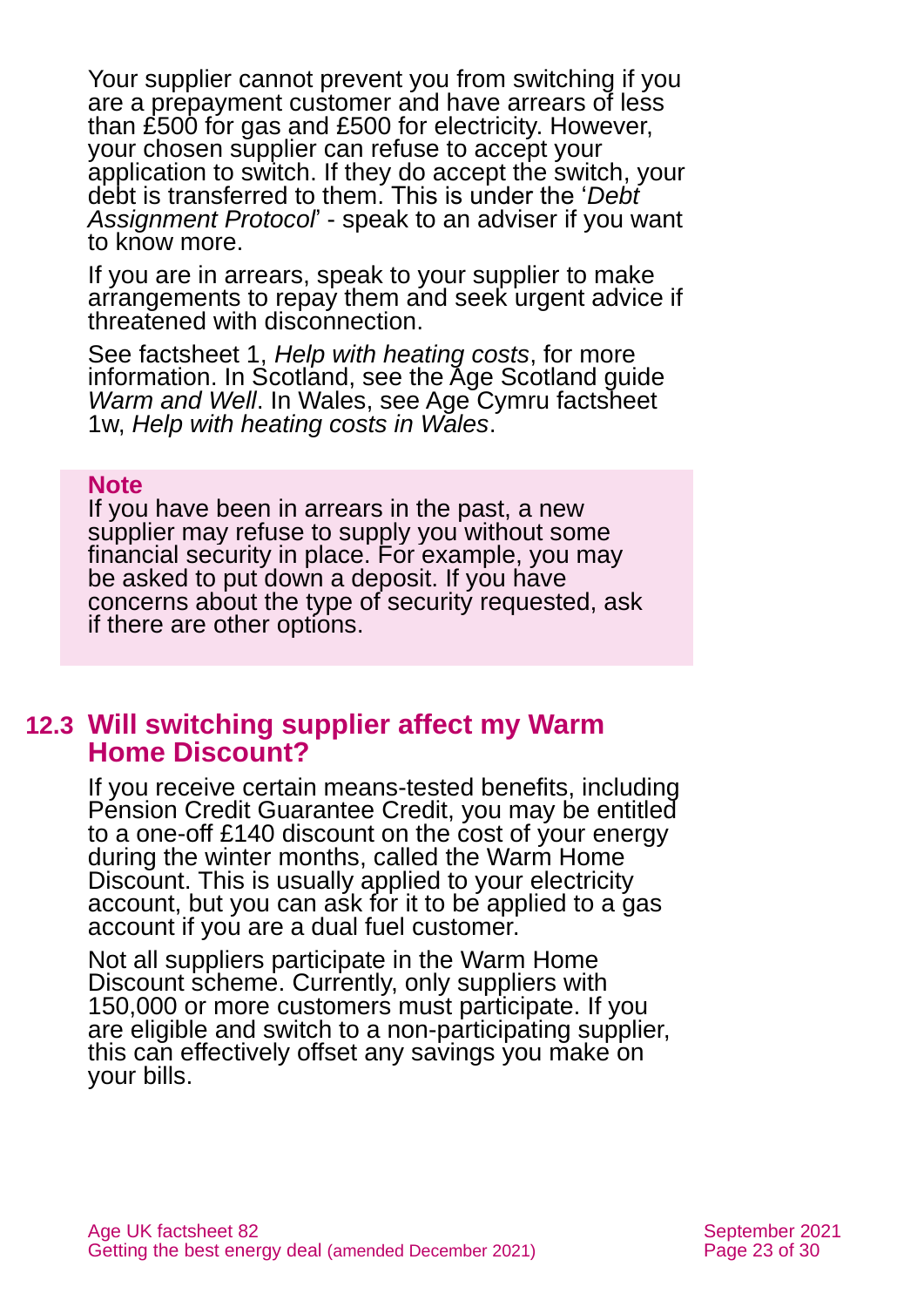Switching to a non-participating supplier does not necessarily mean you will not receive a Warm Home Discount this year. This is because some people receive the discount automatically, provided they are assessed as having met certain conditions on a specific date (the '*qualifying date*'). For 2021-22, the qualifying date is 4 July 2021.

The conditions are:

- ⚫ your electricity supplier is part of the scheme
- ⚫ your name (or your partner's) is on the bill
- ⚫ you are entitled to [Pension Credit](https://www.gov.uk/pension-credit/) Guarantee Credit.

If you met the conditions on the qualifying date, you should receive a discount by 31 March 2022, even if you subsequently switched to a non-participating supplier.

Your old supplier should provide the discount, usually by cheque through the post. However, you will not be entitled to a discount in future years unless your new supplier joins the scheme.

If you switch from a non-participating to a participating supplier after the qualifying date, you may not receive a discount, even though your new supplier is part of the scheme. This is because you failed to meet all of the conditions on the qualifying date.

If you are not eligible because you are not in receipt of Pension Credit Guarantee Credit, or you switched to a participating supplier after the qualifying date, you may receive a discount as part of your supplier's '*Broader Group*'. Only the very largest suppliers (250,000 or more customers) must have a Broader Group. You apply to your supplier for a Broader Group discount.

Suppliers set their own Broader Group rules, but they must include certain standard criteria, e.g. being in receipt of income-related Employment and Support Allowance with a pensioner premium. If you meet one of the standard criteria, it should be easier to switch between participating suppliers without losing your discount. However, you should consider the time of year: Broader Group funds are cash limited and suppliers may refuse to accept applications towards the end of the financial year.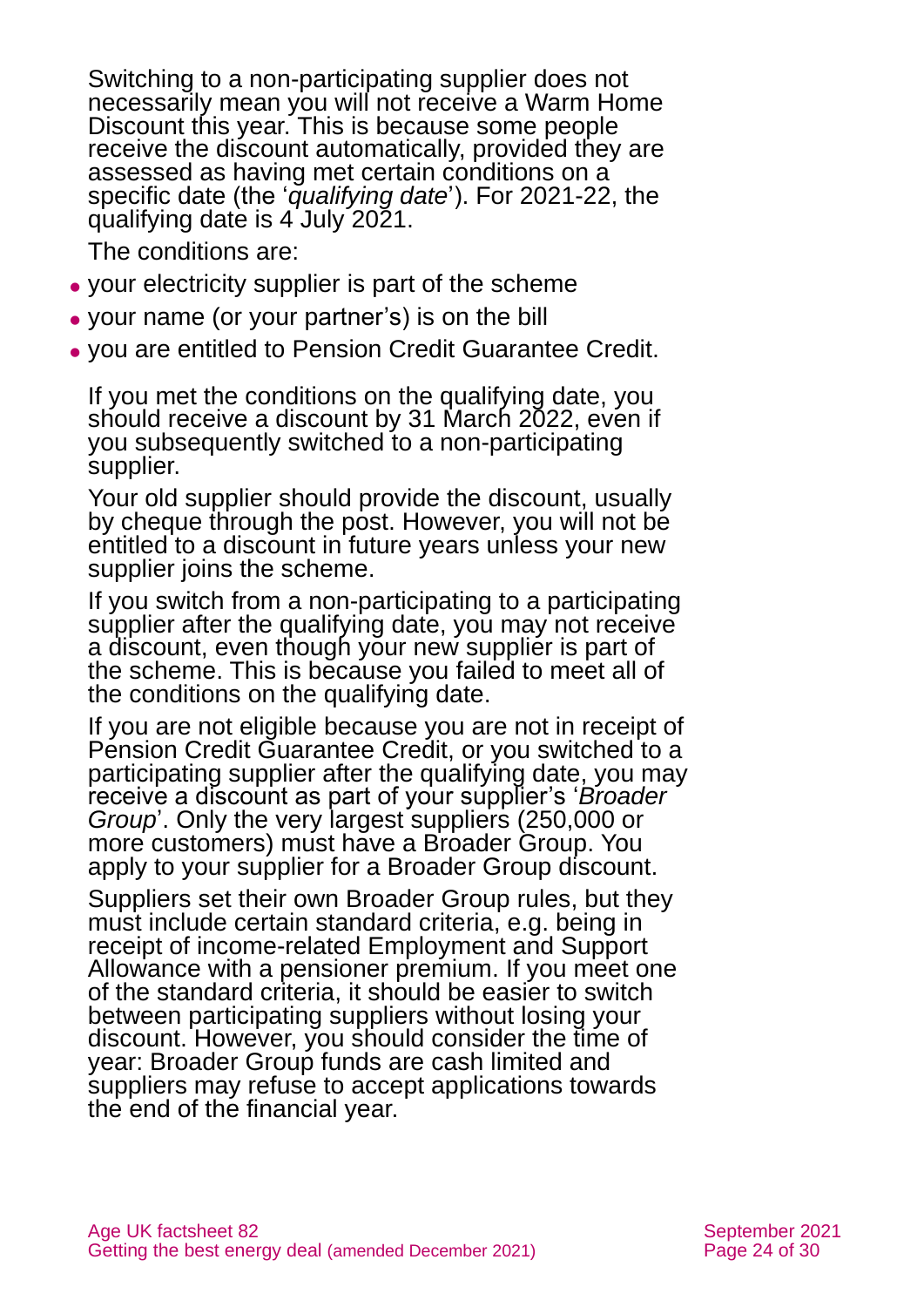#### **Note**

Government has committed to extending the Warm Home Discount scheme until at least 2025-26. From 2022-23, the scheme may operate differently, with no Broader Group and more discounts provided automatically. As it stands, the rules for Pension Credit Guarantee Credit recipients will stay the same.

### **12.4 I have a smart meter – can I switch?**

The Government aims to offer smart meters to all UK households by 2025. You can switch energy supplier if you have a smart meter installed, but your new supplier might not be able to offer the same '*smart'* functions, such as remote meter readings. This is because of technical issues with the smart meter communication network, which should be resolved as the rollout progresses.

Under Ofgem rules, your new supplier must tell you about any potential loss of function before you switch. If you use a smart meter as a prepayment meter and switch suppliers, you should not have to pay if your new supplier needs to replace the meter in order for you to continue on a prepayment tariff.

## **12.5 I live in a remote area – can I switch?**

Some remote parts of the UK are supported by a single energy supplier and there is no option other than to remain with them. However, you can look at other ways of reducing your energy bills, such as ensuring your home is energy efficient. You might consider alternative sources of energy, for example, green or renewable energy.

## **12.6 I live in a park home – can I switch?**

If you have your own contract with an energy supplier, you should be able to switch without restriction. However, you should check your pitch agreement first to see if it says anything about informing the site owner or switching back at a later date. Seek advice if the agreement contains any terms prohibiting you from switching.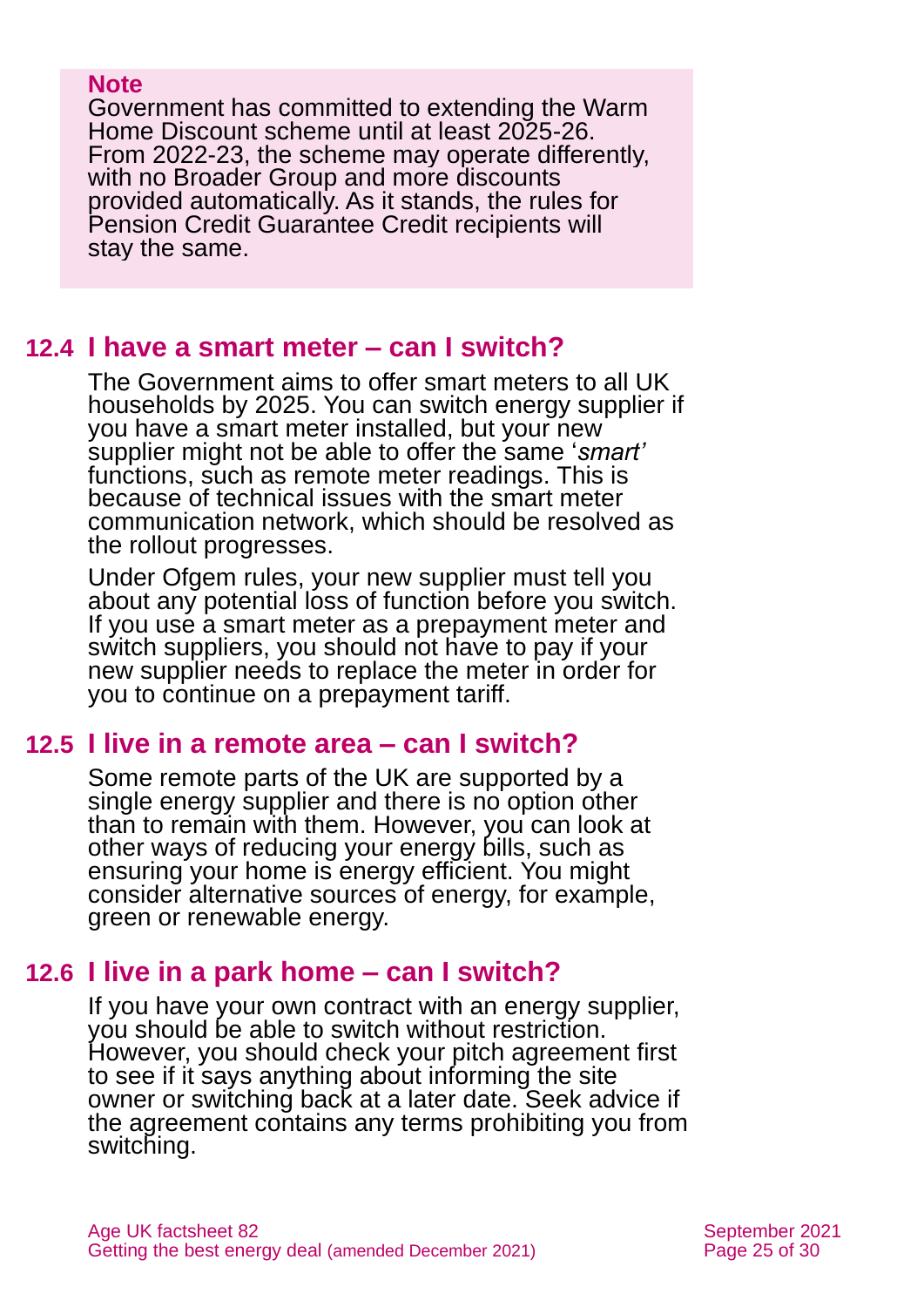Most park home residents do not have individual contracts with suppliers and pay the site owner for their energy instead. If you are in this position, your options are more limited. You may be able to convince the site owner to shop around for a better deal, but this is at their discretion. You may wish to raise this issue with your site's residents' association, if you have one.

There is a limit on how much a site owner can charge you for gas or electricity, called the '*Maximum Resale Price*'. This is the amount they paid for the energy plus VAT at the appropriate rate. The site owner can also recover their supplier's standing charge by dividing it between you and the other residents according to your varying levels of consumption. Speak to an adviser if you think you are being charged too much.

There is no Maximum Resale Price for liquefied petroleum gas (LPG or LP gas) in cylinders or bulk tanks.

For more information on park homes in England and Wales, see factsheet 71, *[Park homes](https://www.ageuk.org.uk/globalassets/age-uk/documents/factsheets/fs71_park_homes_fcs.pdf)*.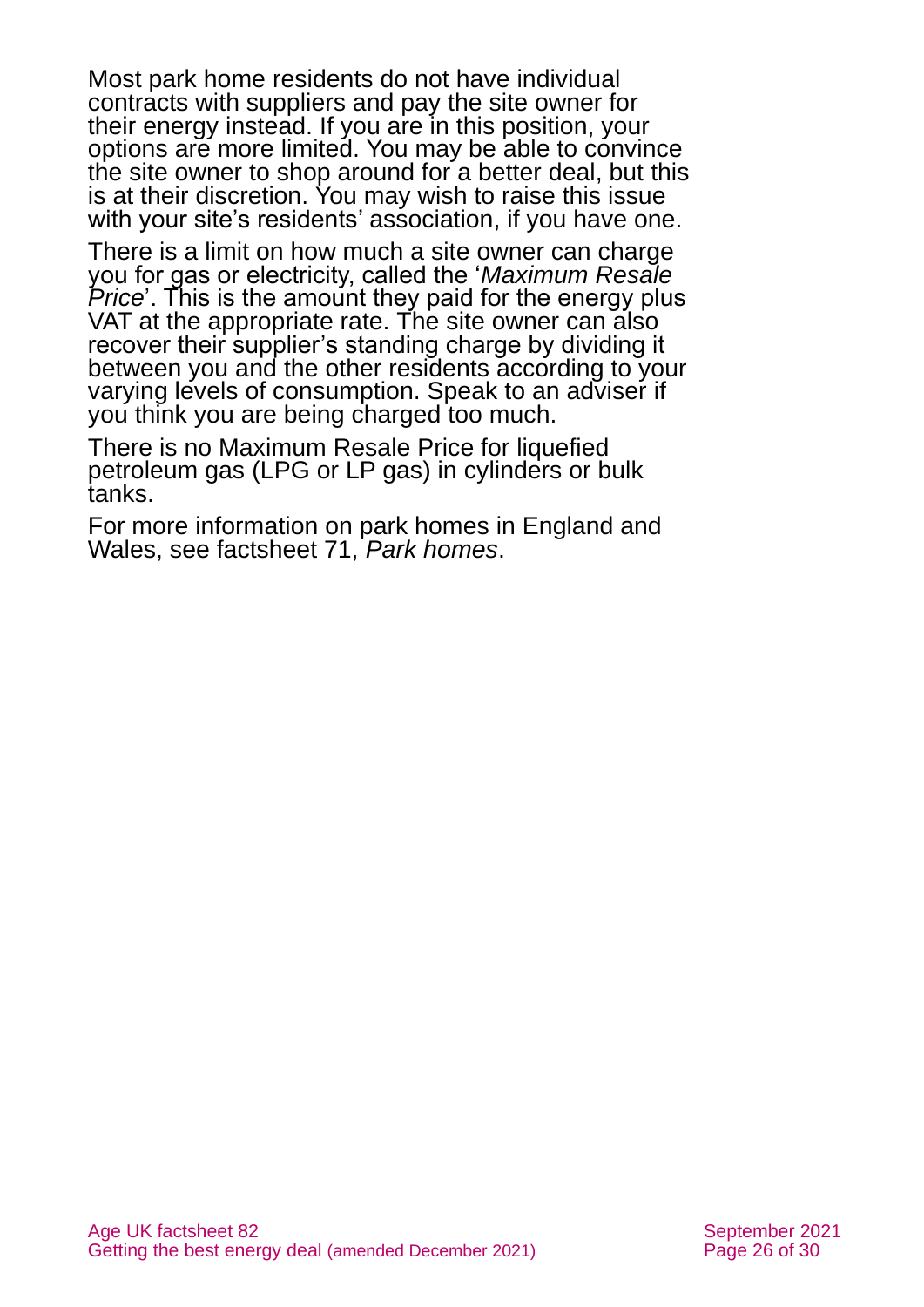# **Useful organisations**

#### <span id="page-26-0"></span>**Citizens Advice**

England or Wales [www.citizensadvice.org.uk,](http://www.citizensadvice.org.uk/) Scotland [www.cas.org.uk](http://www.cas.org.uk/) In England telephone 0800 144 8848 In Wales telephone 0800 702 2020 In Scotland telephone 0800 028 1456

National network of advice centres offering free, confidential, independent advice, face to face or by telephone.

### **Citizens Advice consumer helpline**

[www.citizensadvice.org.uk/consumer/get-more-help/if](http://www.citizensadvice.org.uk/consumer/get-more-help/if-you-need-more-help-about-a-consumer-issue/)[you-need-more-help-about-a-consumer-issue/](http://www.citizensadvice.org.uk/consumer/get-more-help/if-you-need-more-help-about-a-consumer-issue/) Telephone helpline 0808 223 1133 Mon-Fri 9am-5pm Welsh telephone helpline 0808 223 1144 Mon-Fri 9am-5pm

### **Citrus Switch**

<https://www.citrusenergy.co.uk/citrus-switch/> Telephone 0800 221 8089 (freephone)

A telephone service designed to make switching energy supplier easy.

### **Energy Networks Association**

[www.energynetworks.org/](http://www.energynetworks.org/) Telephone 020 7706 5100, for emergencies 0800 111 999

Industry body for gas and electricity transmission and distribution network operators. Call to find out who your network operator is.

#### **Energy Ombudsman**

[www.ombudsman-services.org/energy.html](http://www.ombudsman-services.org/energy.html) Telephone 0330 440 1624

Independent body to resolve disputes between consumers and their energy suppliers.

### **Energy Saving Trust**

[www.energysavingtrust.org.uk](http://www.energysavingtrust.org.uk/) Telephone 0808 808 2282 (Scotland only)

Offers independent and impartial advice on saving energy and cutting bills. Their telephone advice service is only available in Scotland. In England and Wales visit<https://www.simpleenergyadvice.org.uk/>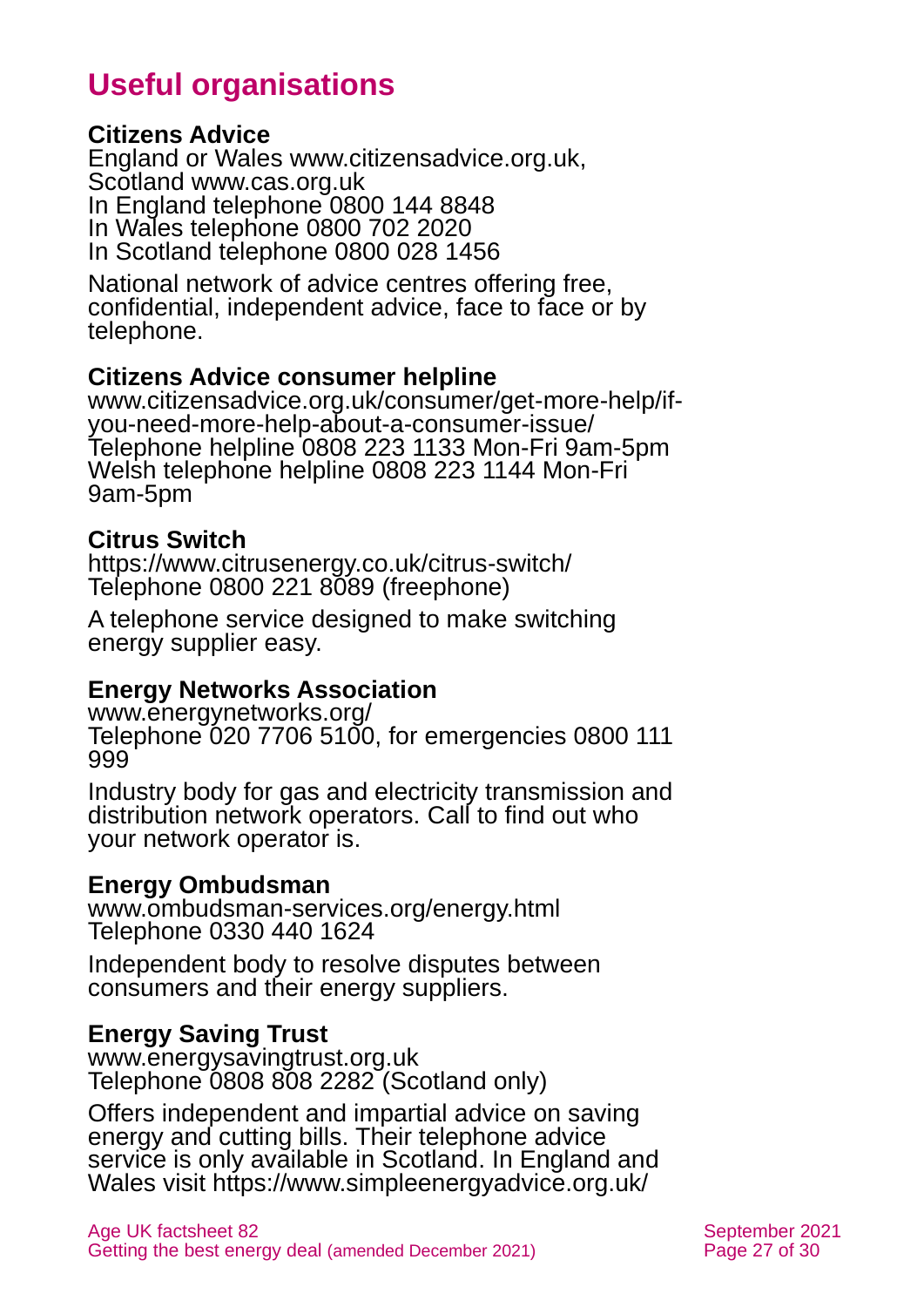### **GOV.UK**

[www.gov.uk](http://www.gov.uk/)

Government website with information on the Warm Home Discount scheme and other energy issues.

### **The Office of Gas and Electricity Markets (Ofgem)**

[www.ofgem.gov.uk/](http://www.ofgem.gov.uk/) Telephone 020 7901 7295

Regulator for gas and electricity markets, including suppliers and network operators.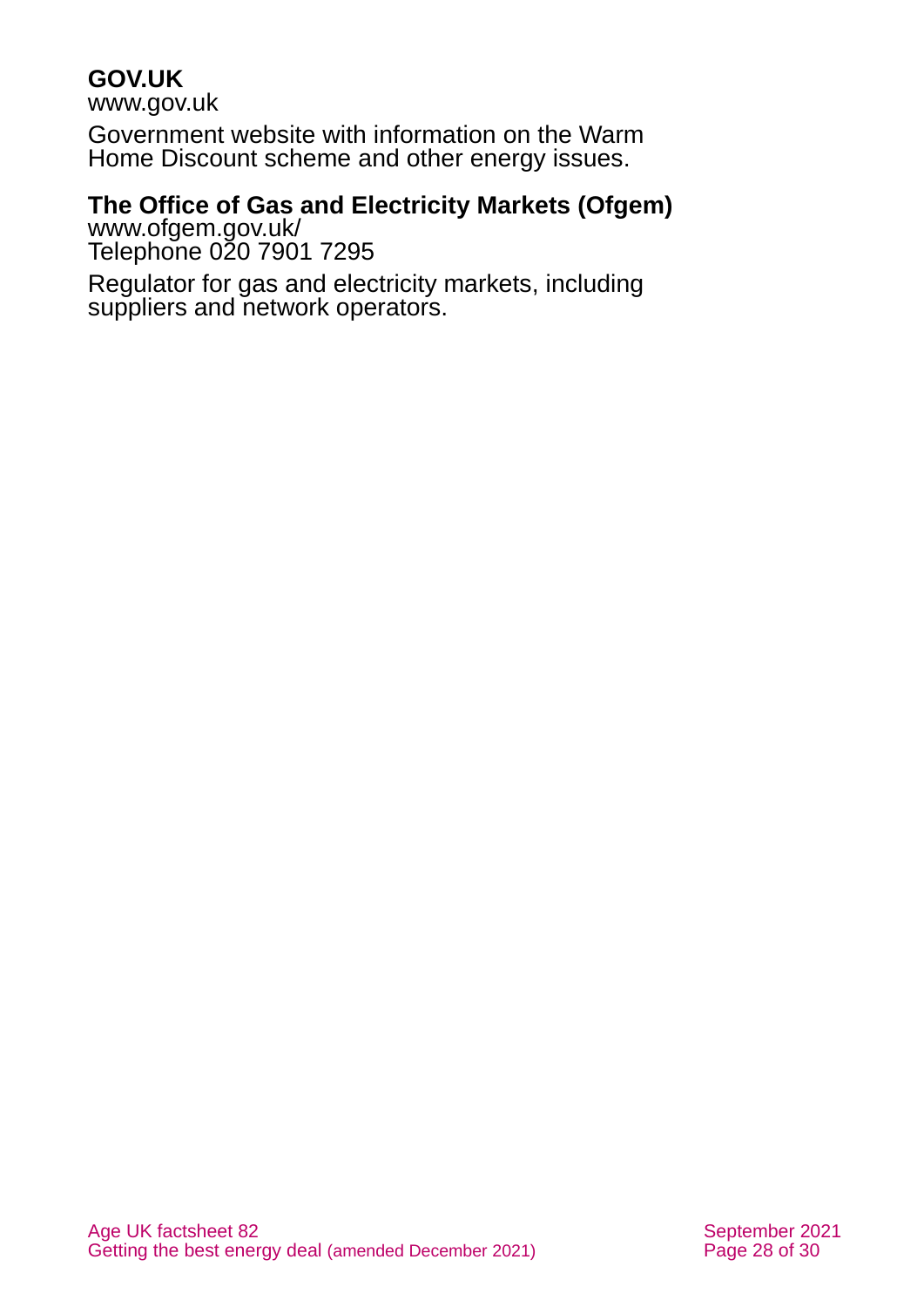# **Age UK**

Age UK provides advice and information for people in later life through our Age UK Advice line, publications and online. Call Age UK Advice to find out whether there is a local Age UK near you, and to order free copies of our information guides and factsheets.

### <span id="page-28-1"></span>**Age UK Advice**

[www.ageuk.org.uk](http://www.ageuk.org.uk/) 0800 169 65 65 Lines are open seven days a week from 8.00am to 7.00pm

### **In Wales contact**

#### **Age Cymru Advice**

[www.agecymru.org.uk](http://www.agecymru.org.uk/) 0300 303 4498

### <span id="page-28-0"></span>**In Northern Ireland contact**

# **Age NI**

[www.ageni.org](http://www.ageni.org/) 0808 808 7575

### <span id="page-28-3"></span>**In Scotland contact**

#### <span id="page-28-2"></span>**Age Scotland** [www.agescotland.org.uk](http://www.agescotland.org.uk/)

0800 124 4222

# **Support our work**

We rely on donations from our supporters to provide our guides and factsheets for free. If you would like to help us continue to provide vital services, support, information and advice, please make a donation today by visiting [www.ageuk.org.uk/donate](http://www.ageuk.org.uk/donate) or by calling 0800 169 87 87.